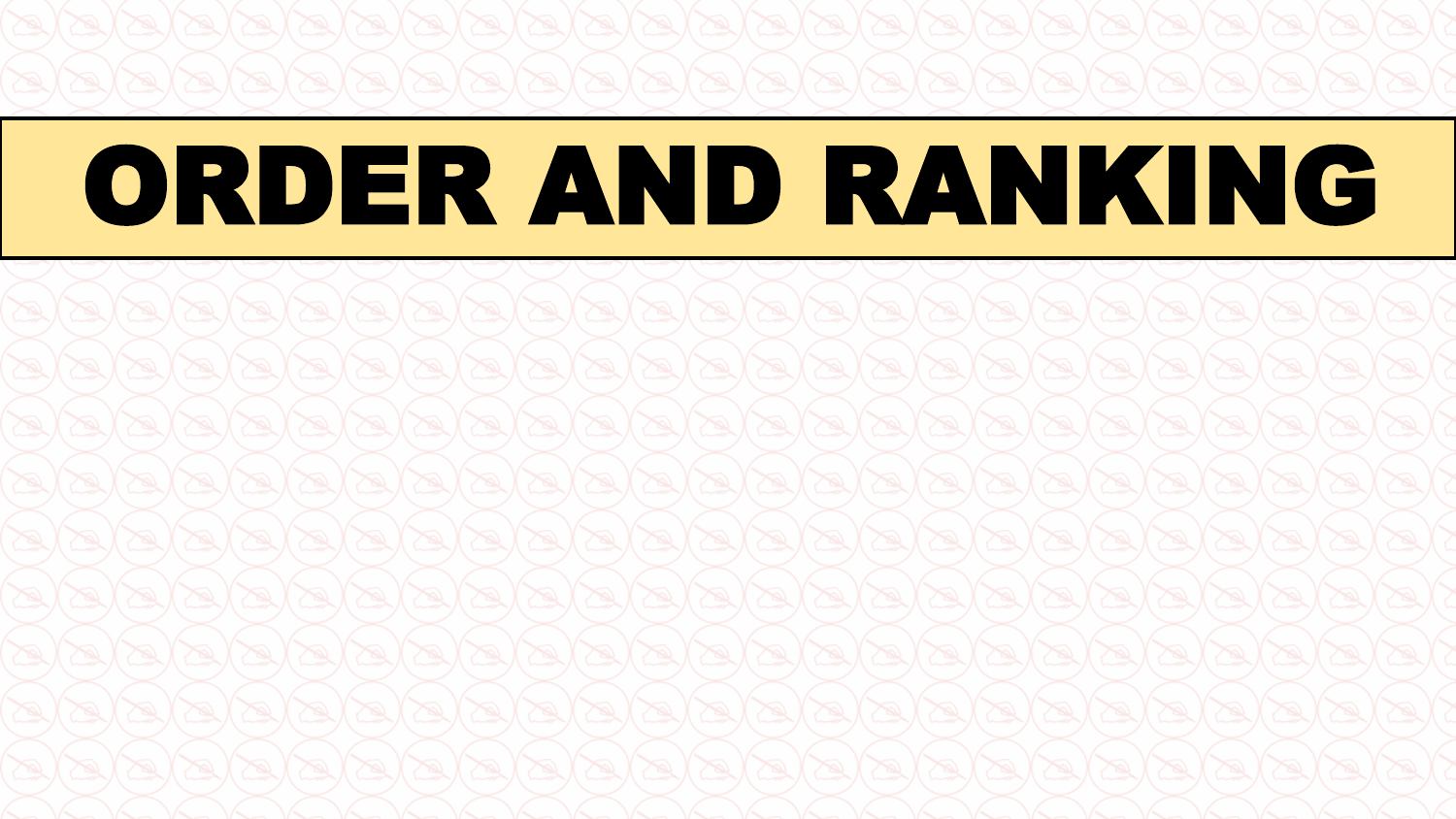# About Order and Ranking

**In this chapter individuals are arranged in a certain Order in a row. We are provided with some data about this arrangement and then on the basis of the given data we have to solve the questions, which could be of several types.**

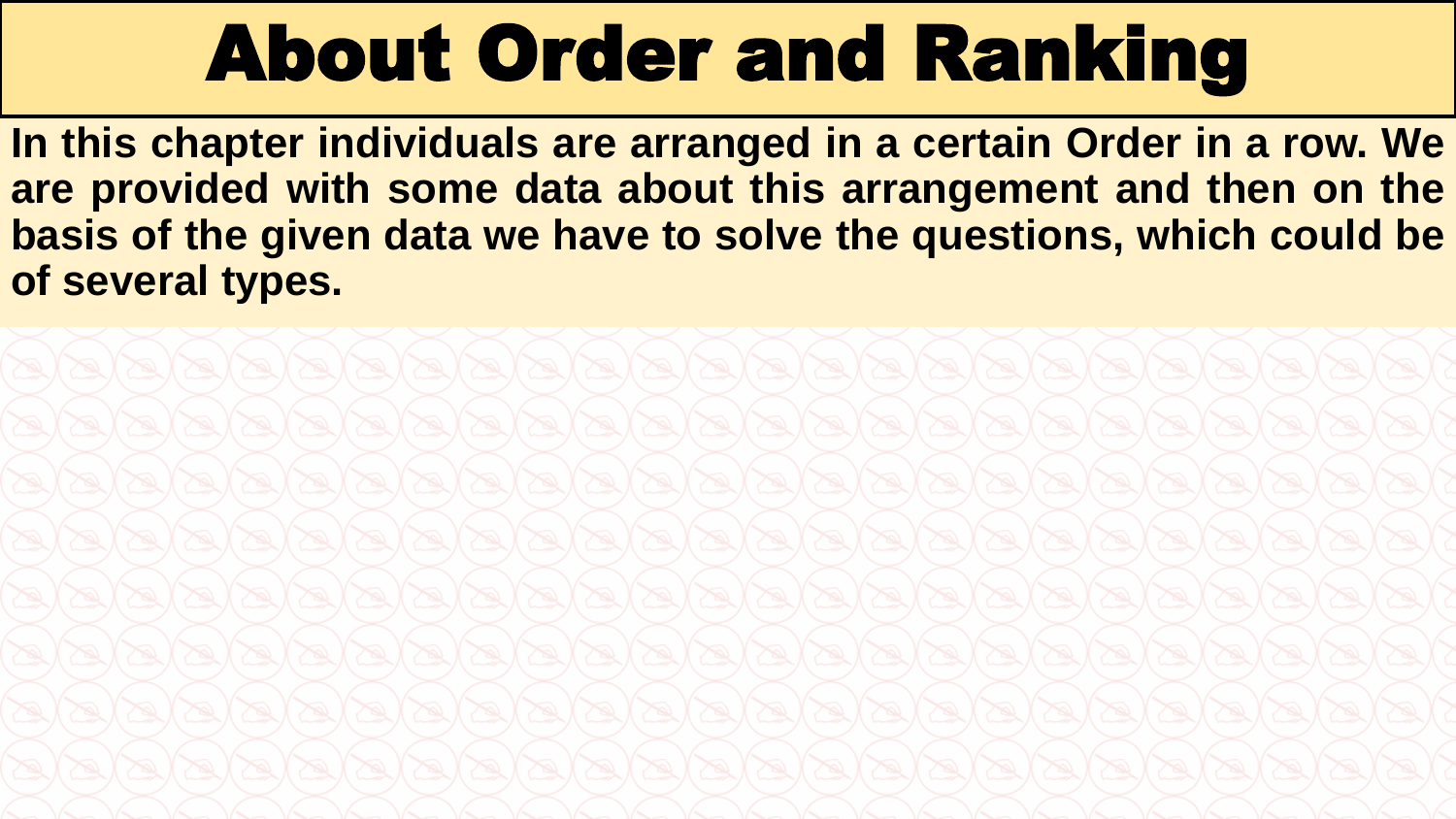# Type Of Questions

- **1- Finding rank of a Person**
- **2- Finding total no of people**
- **3- Finding mid no**
- **4- Finding rank of person sitting in middle of two person**
- **5- Rank interchange**

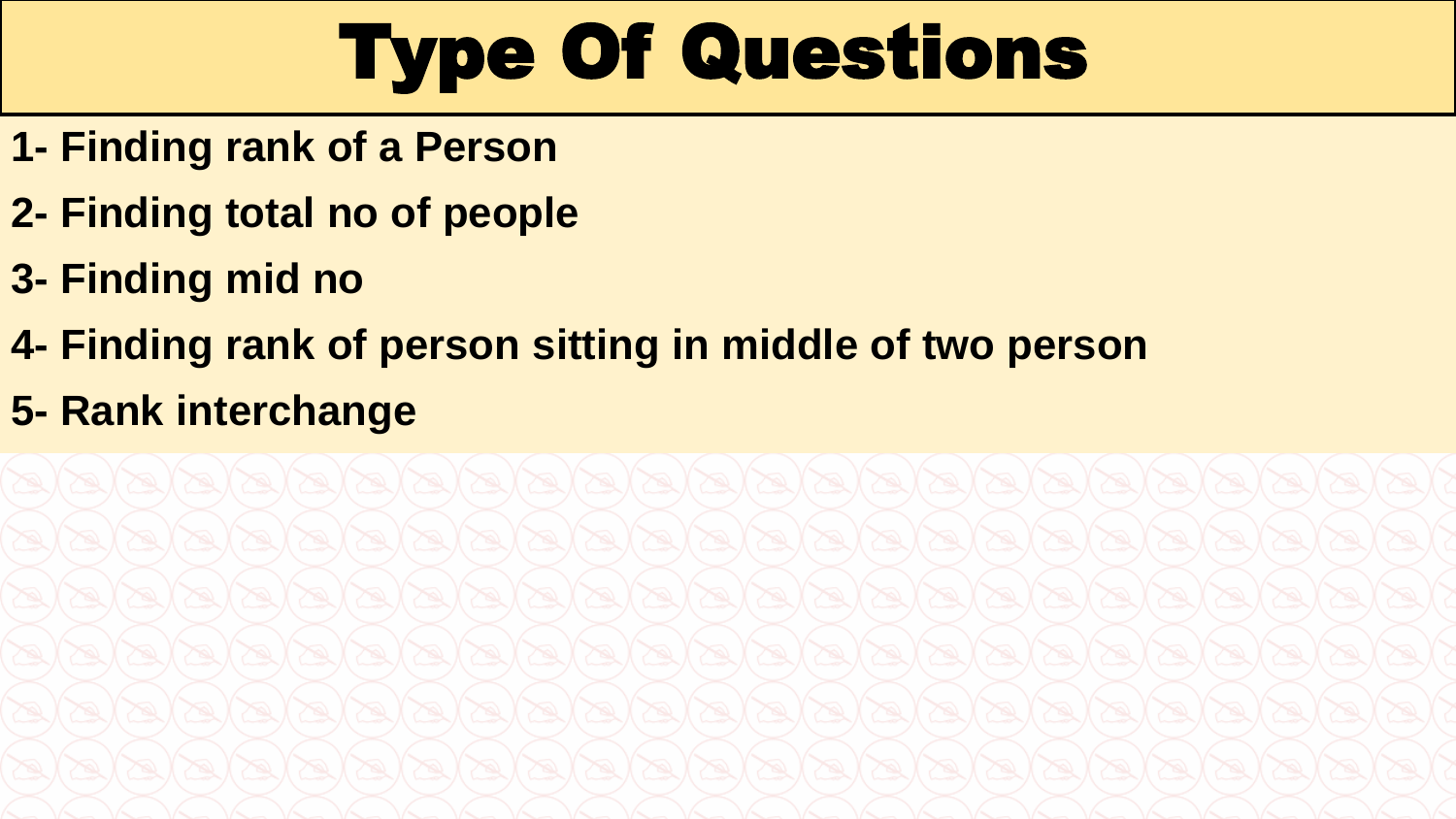**Q.1. X is 4th to the left of Y who is 17th from right end. What is rank of X from right end?**

- **(1) 21st**
- **(2) 25th**
- **(3) 19th**
- **(4) 24th**
- **(5) None of these**

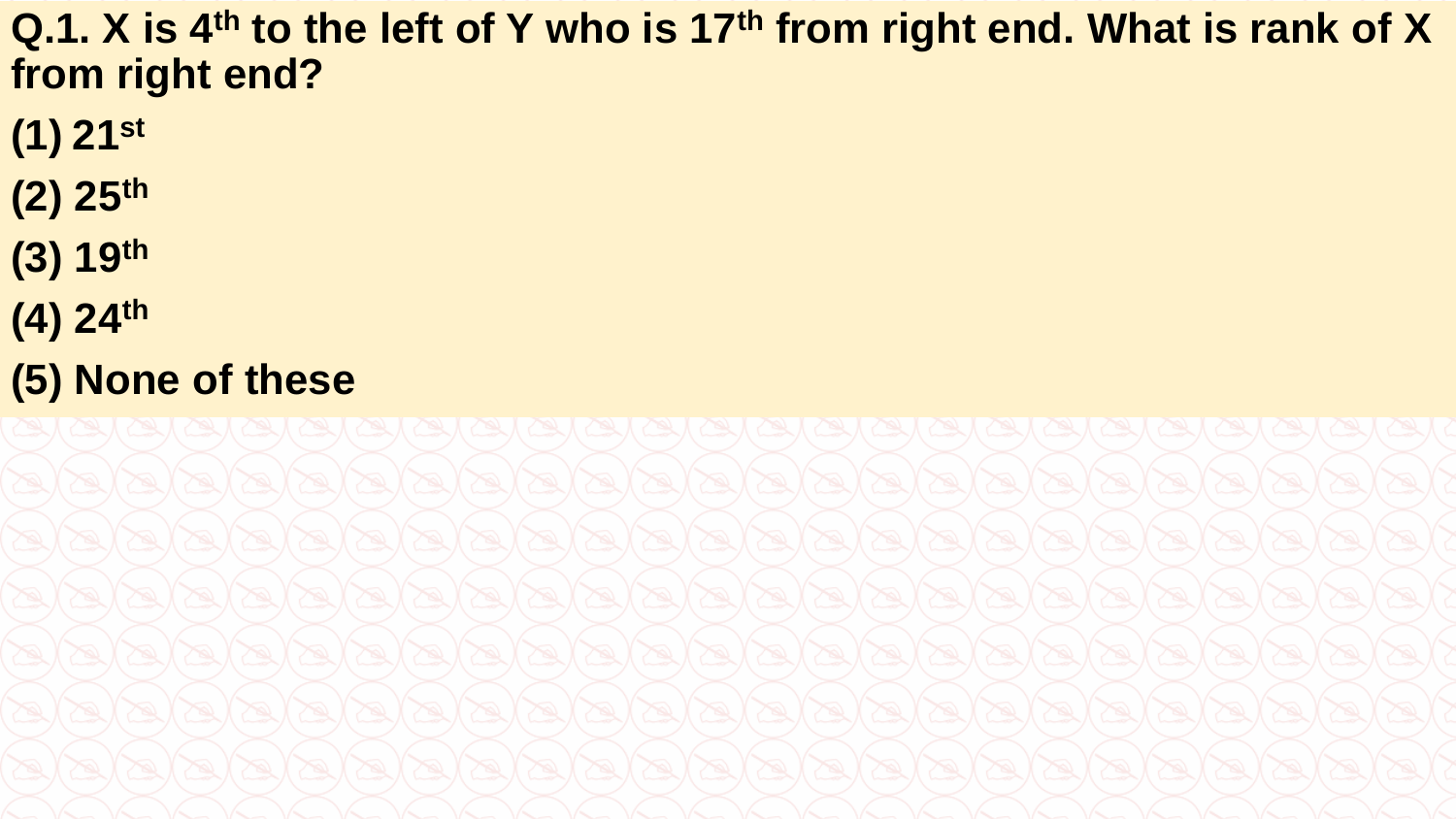# **ANS KEY:-**Q.1.Ans.(1)

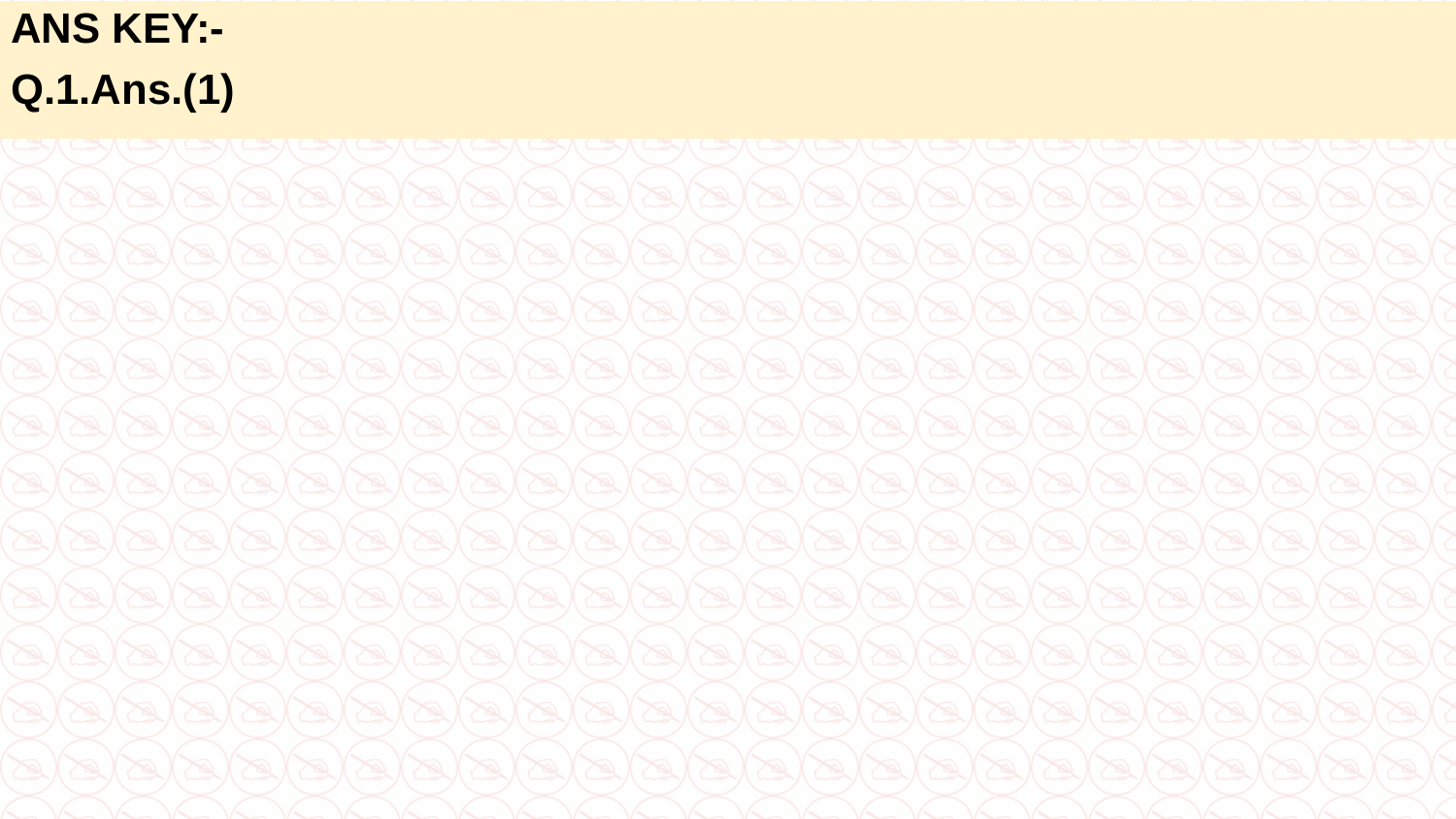**Q.2. A is 6th to the right of B who is 12th to the left of C who is 19th from right end. What is rank of A from left if total no is 34?**

- **(1) 21st**
- **(2) 25th**
- **(3) 10th**
- **(4) 24th**
- **(5) None of these**

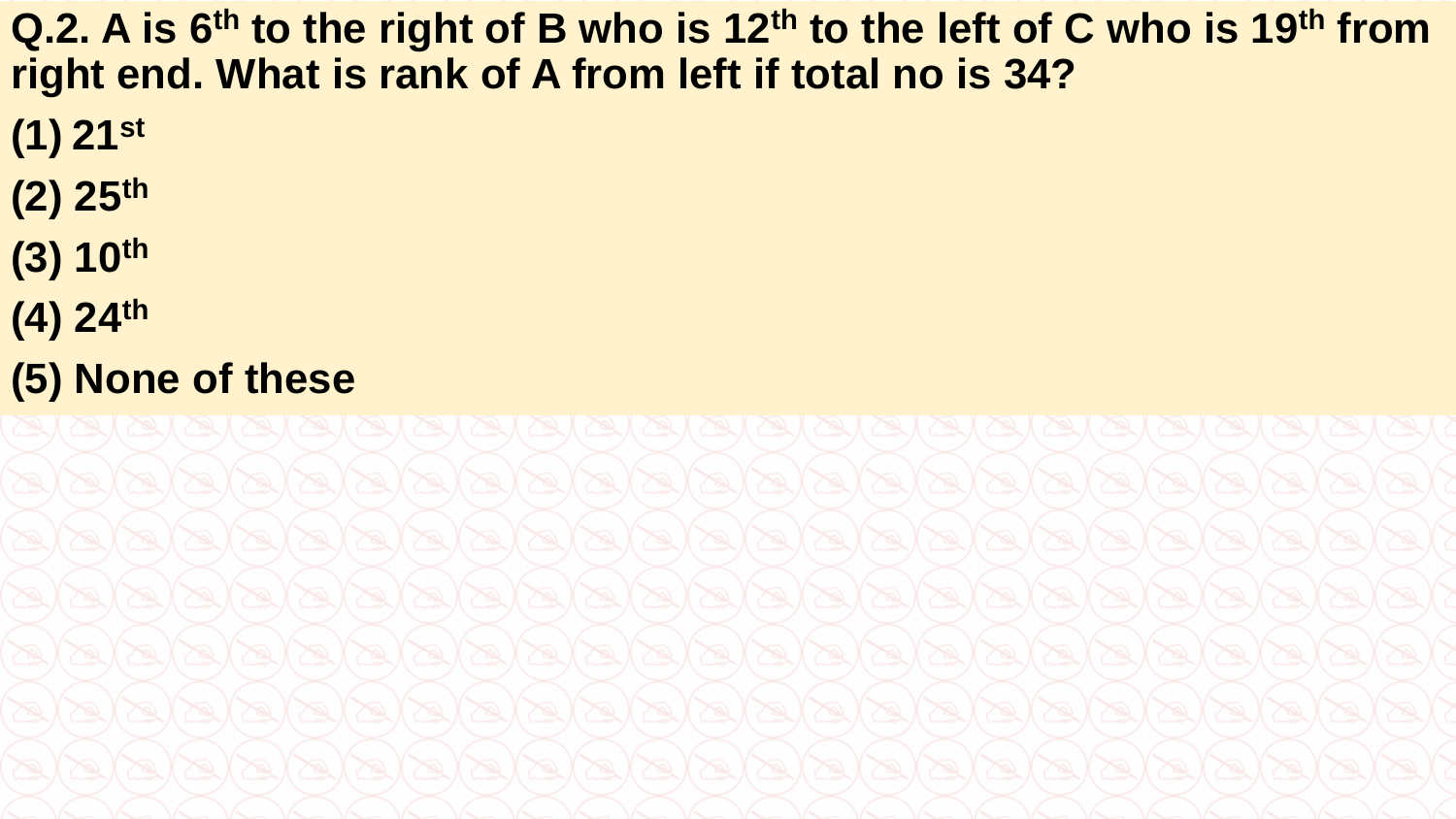# **ANS KEY:-**Q.2.Ans.(3)

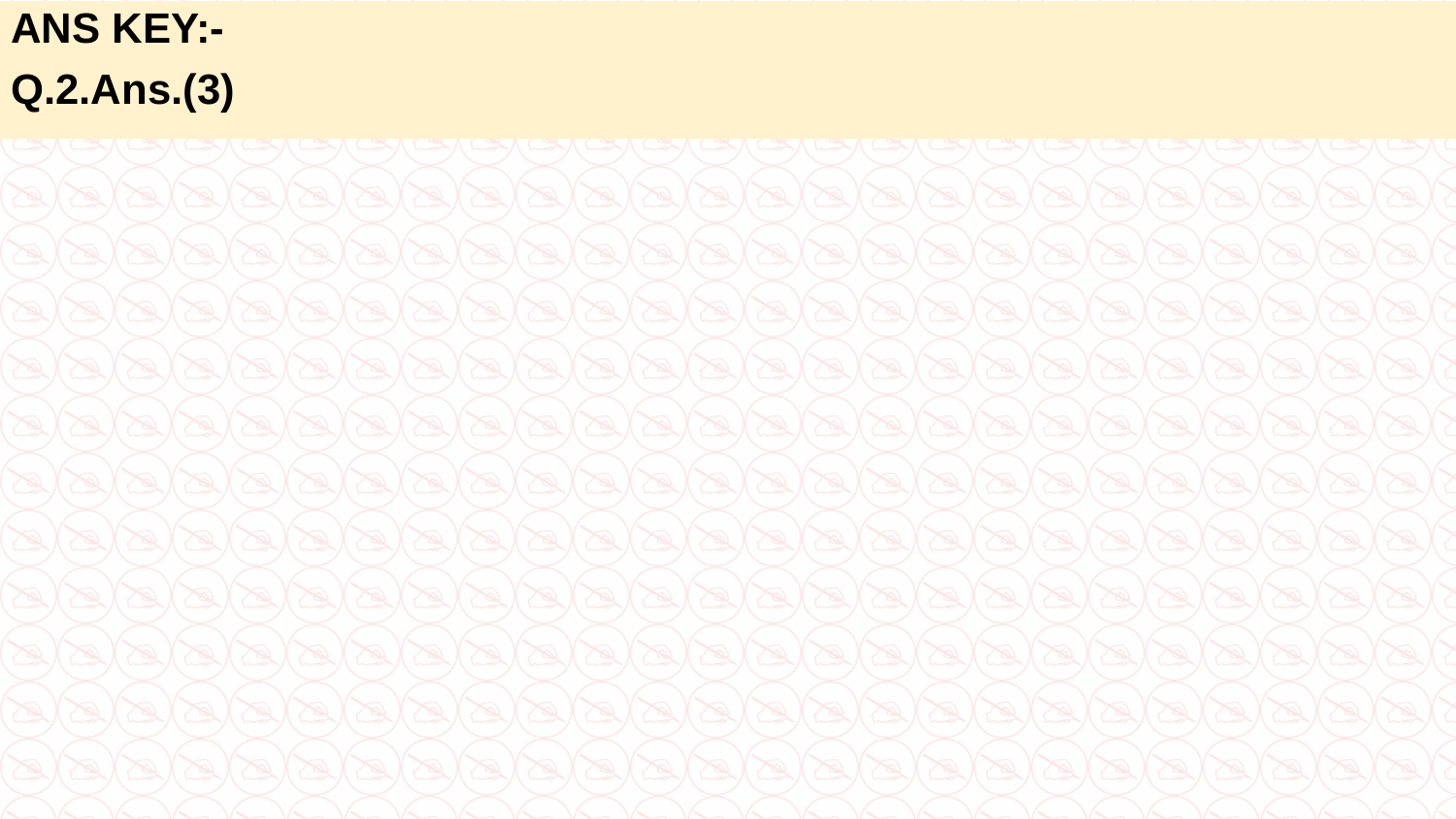**Q.3. In a row X is 14th from right and 19th from left. Then what is total no?**

- **(1) 21**
- **(2) 32**
- **(3) 10**
- **(4) 24**
- **(5) None of these**

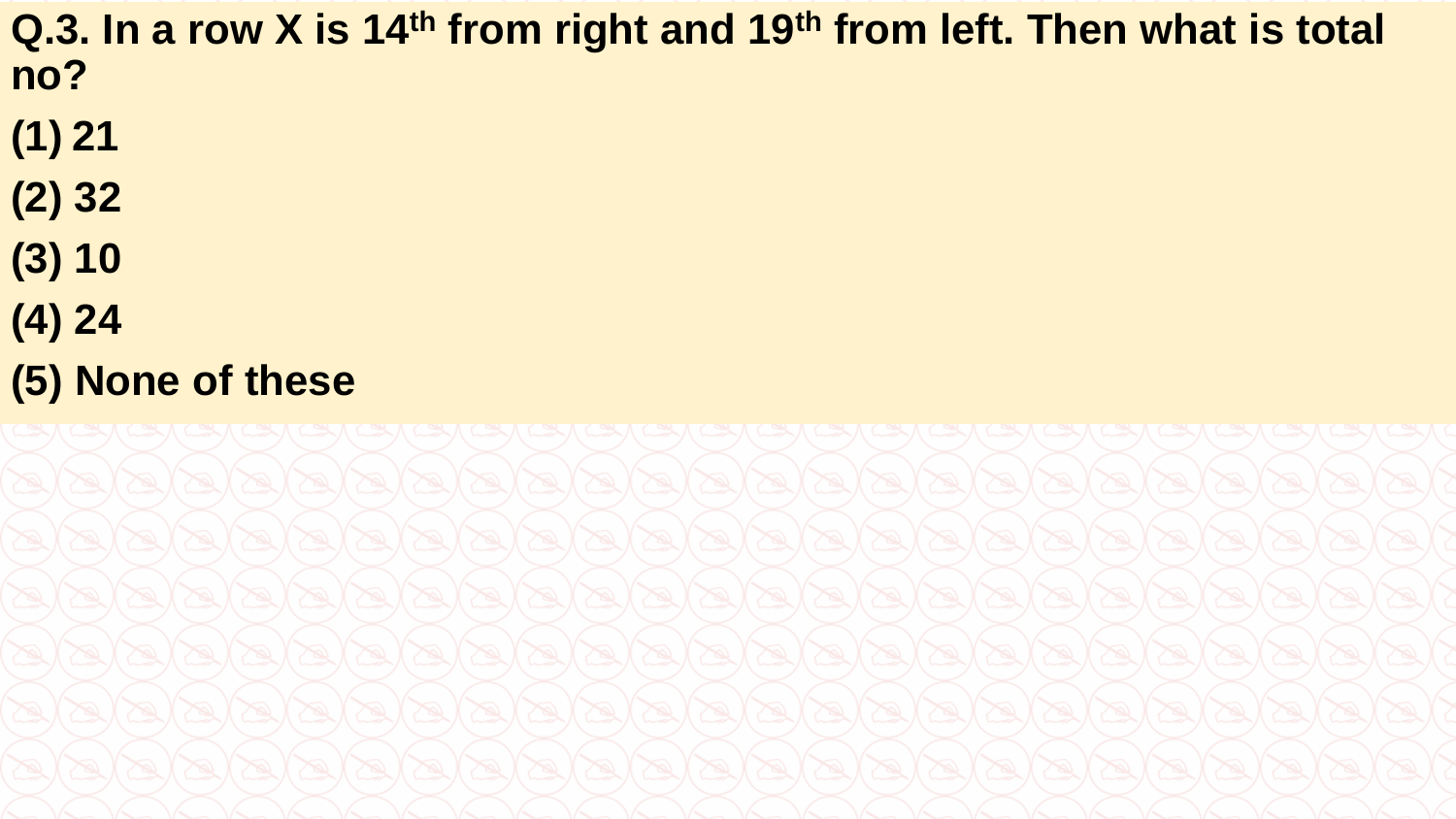# **ANS KEY:-**Q.3.Ans.(2)

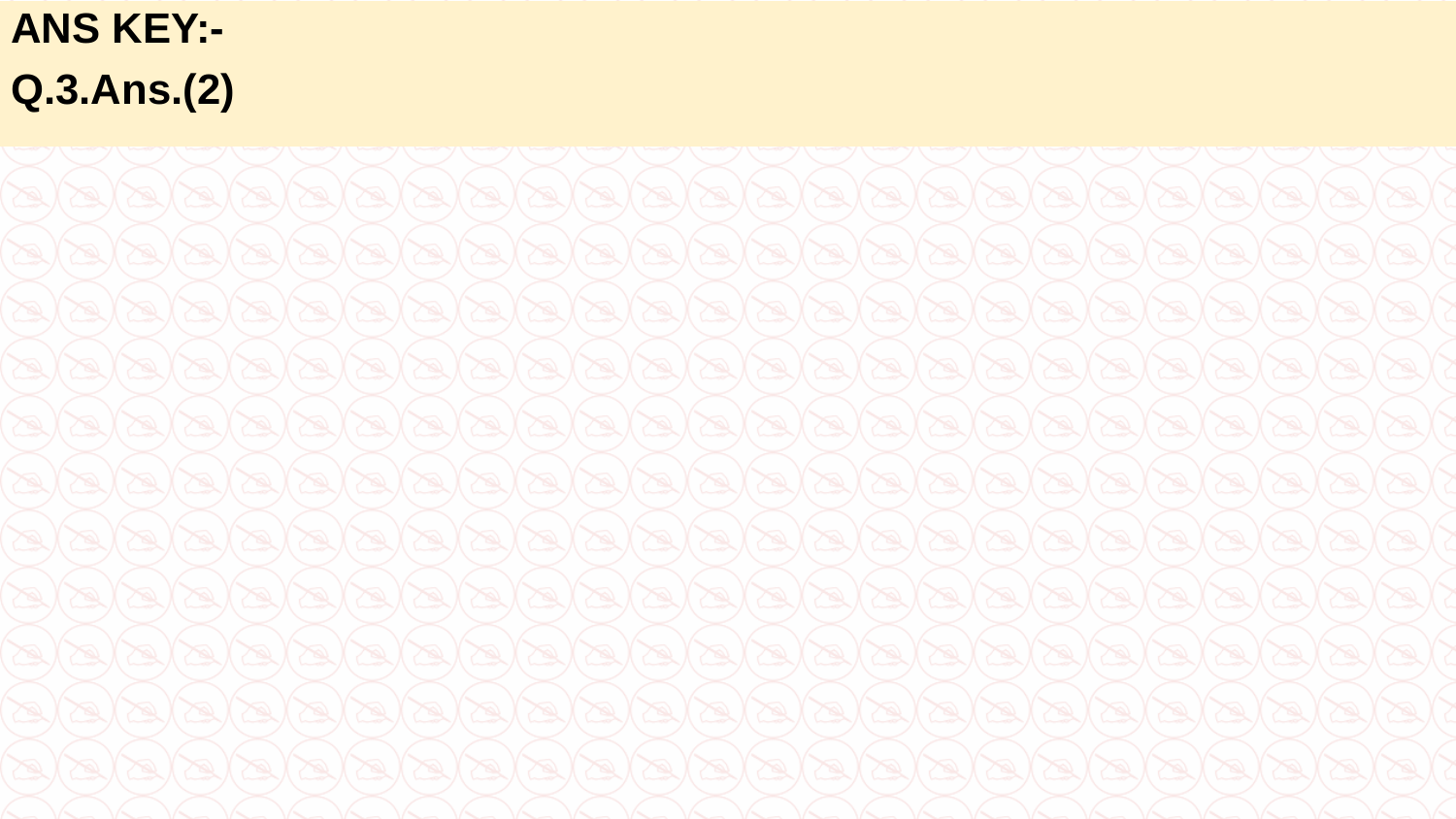**Q.4. In a row of 35 students. Amit is 15th from right and Mohan is 12th from left. How many students are there between Mohan and Amit?**

- **(1) 21**
- **(2) 13**
- **(3) 10**
- **(4) 8**
- **(5) None of these**

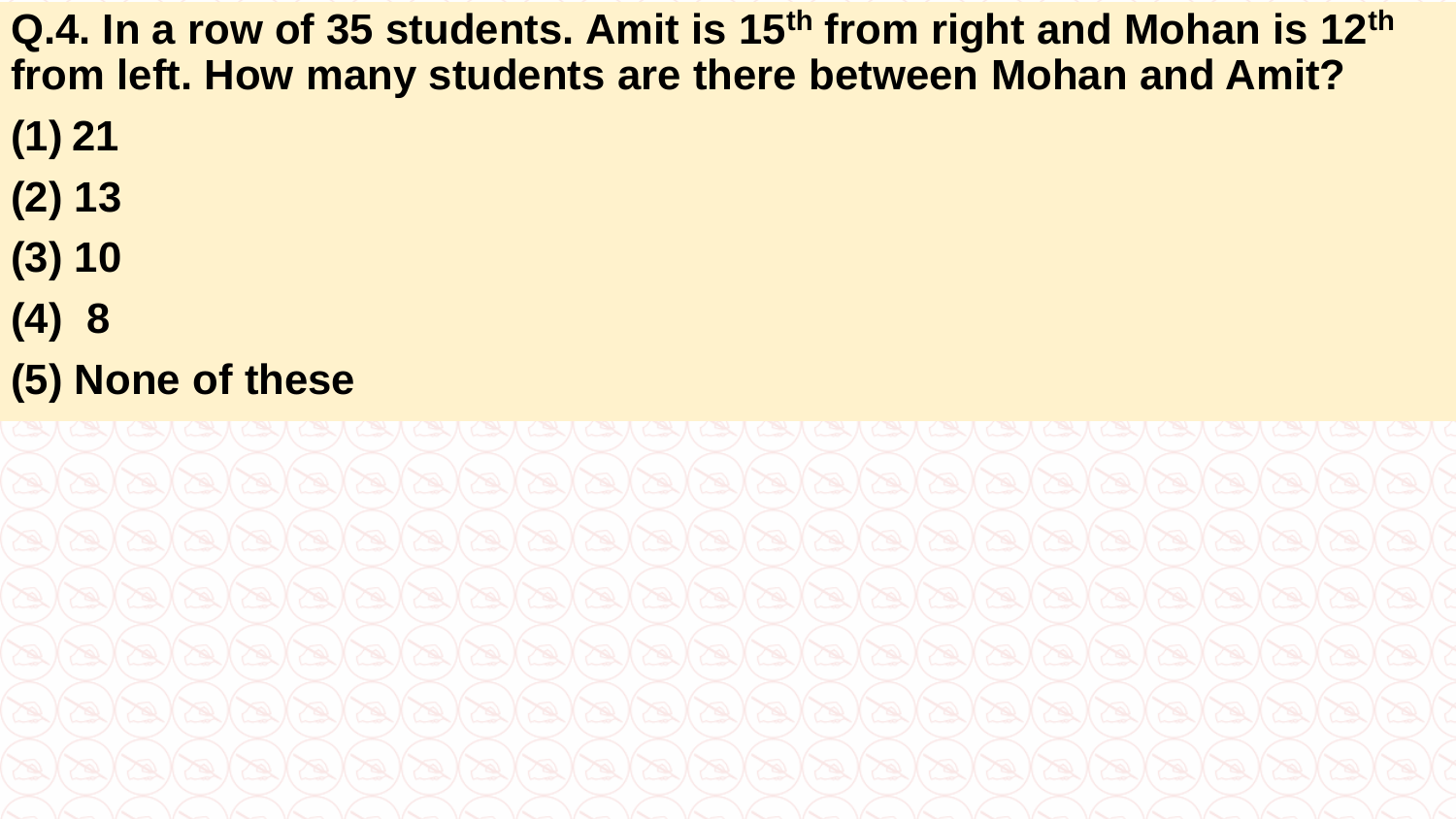#### **ANS KEY:-**Q.4.Ans.(4)

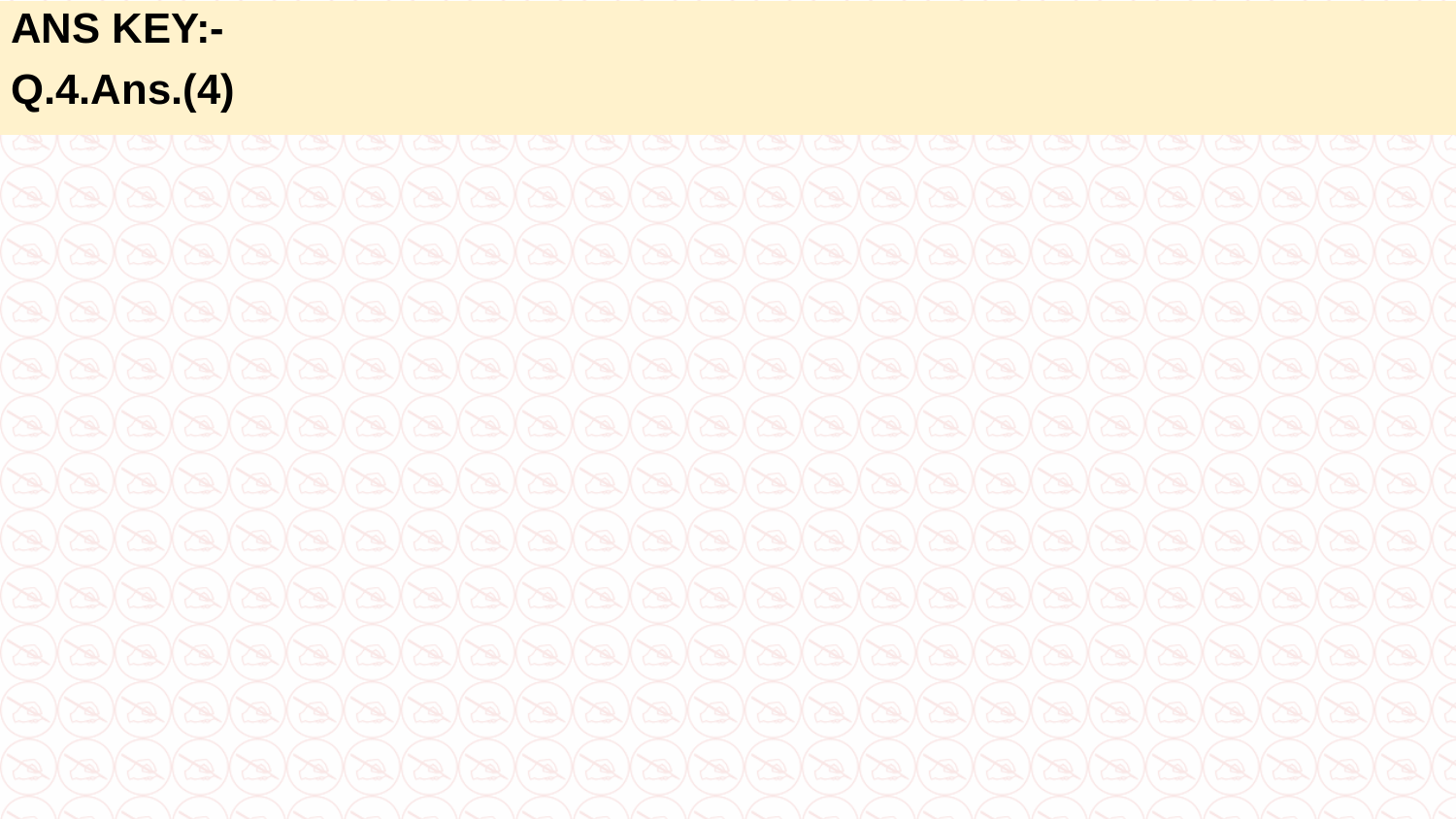**Q.5. In a row of 25 students. X is 19th from right and Y is 21st from left. How many students are there between X and Y?**

- **(1) 21**
- **(2) 13**
- **(3) 10**
- **(4) 6**
- **(5) None of these**

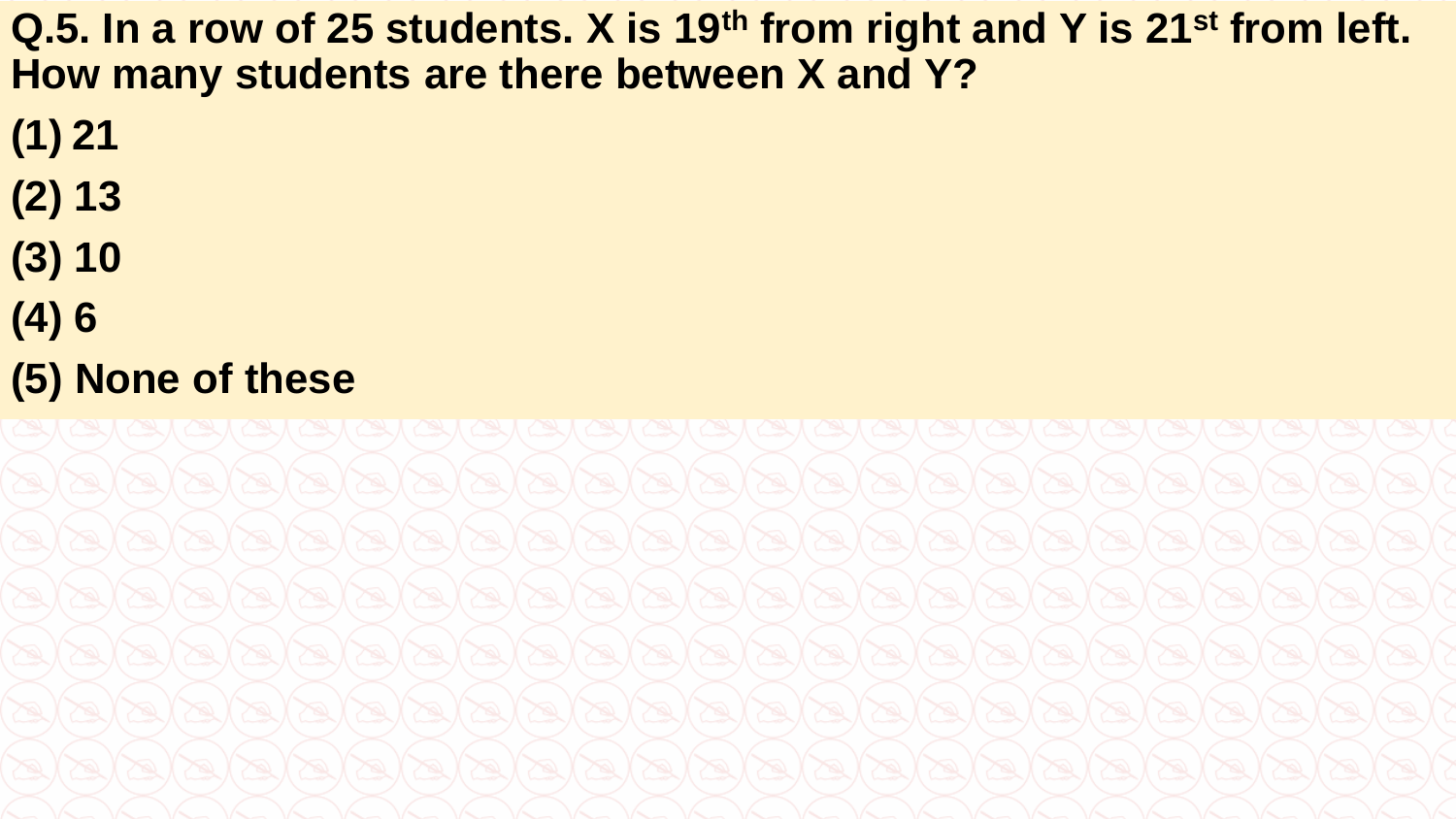# **ANS KEY:-**Q.5.Ans.(2)

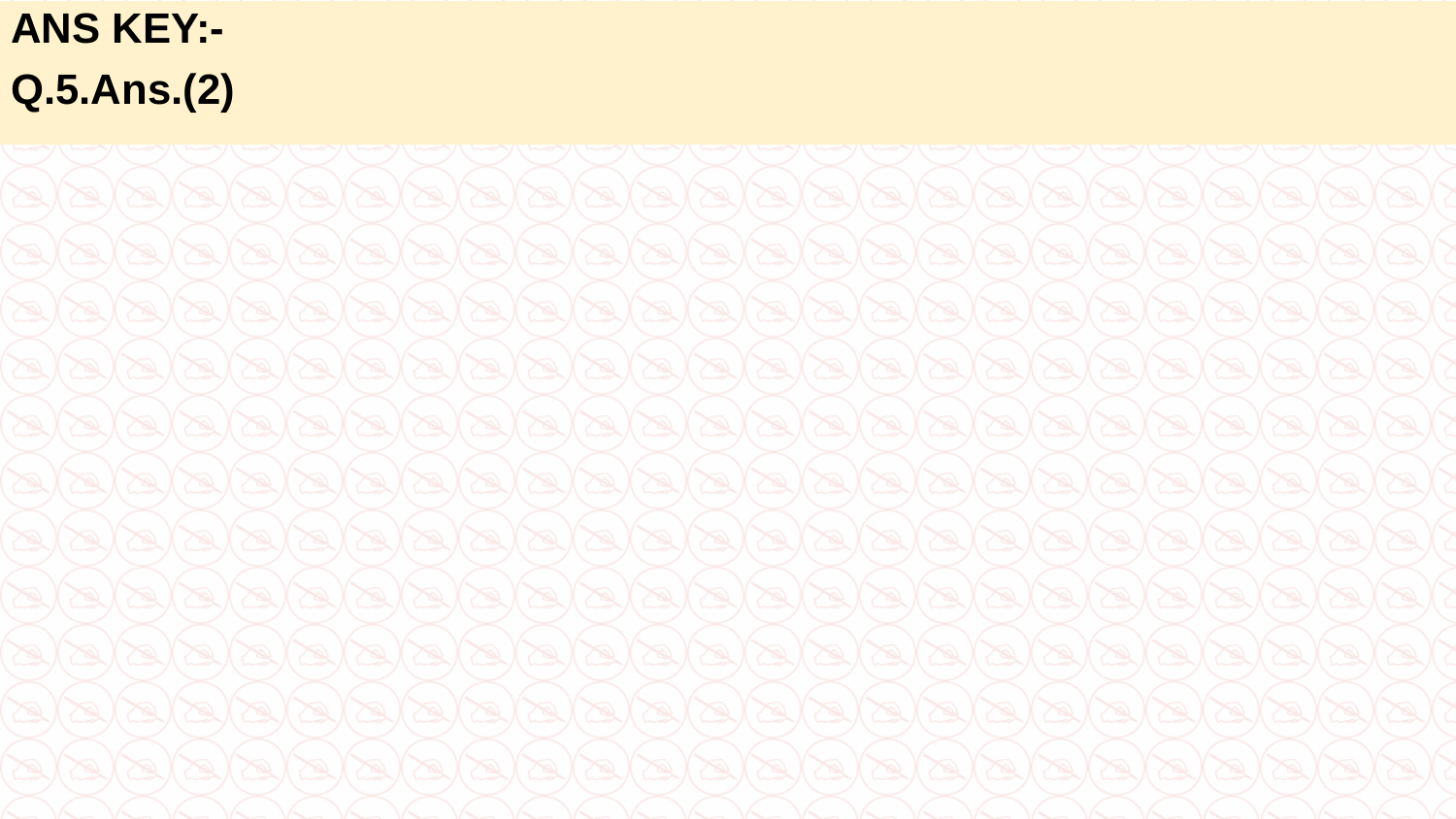**Q.6. In a row A is 12th from left and B is 16th from right and there are 5 members between A & B then what is total no?**

- **(1) 33**
- **(2) 21**
- **(3) 10**
- **(4) Either 33 or 21**
- **(5) None of these**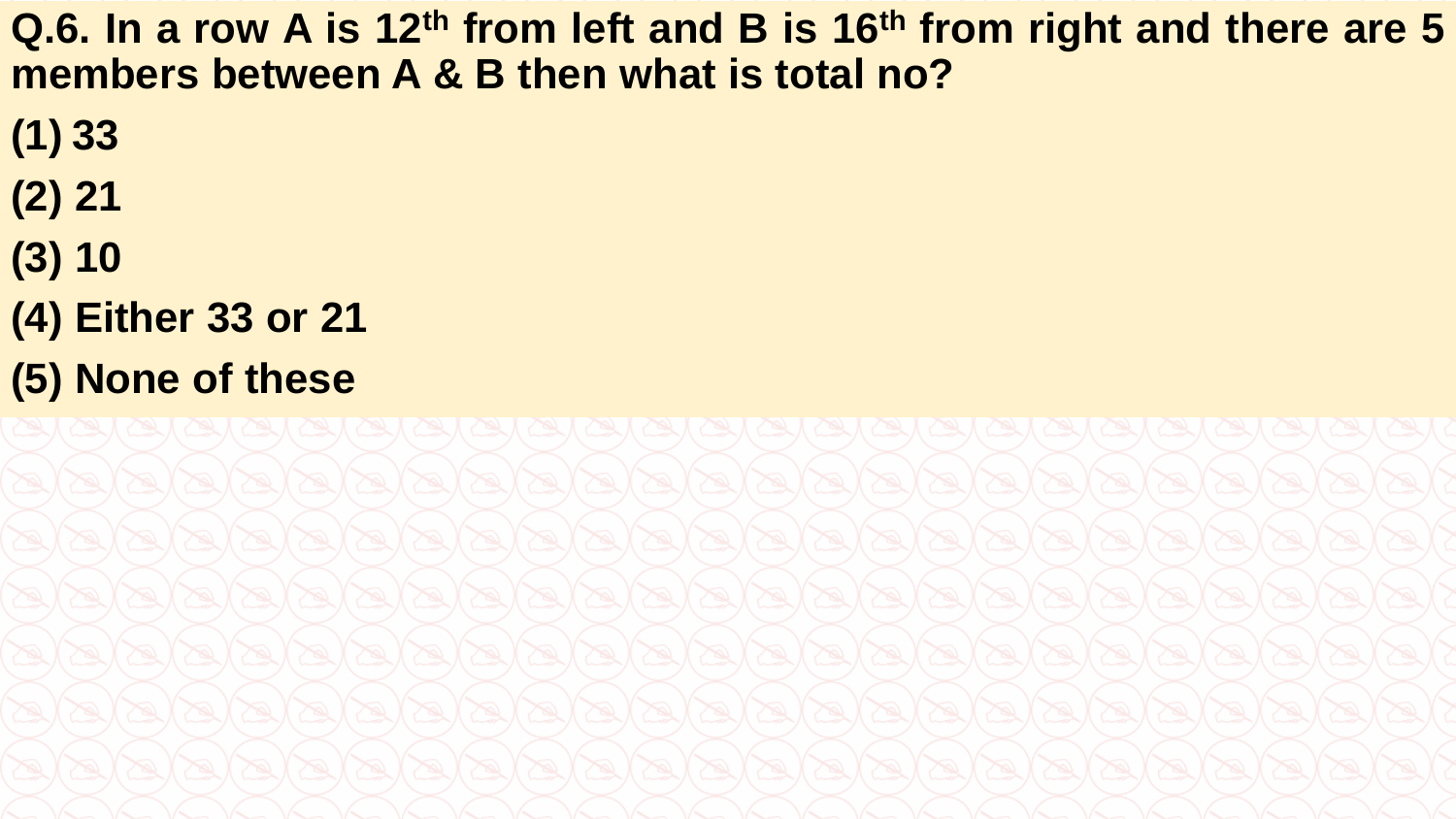#### **ANS KEY:-**Q.6.Ans.(4)

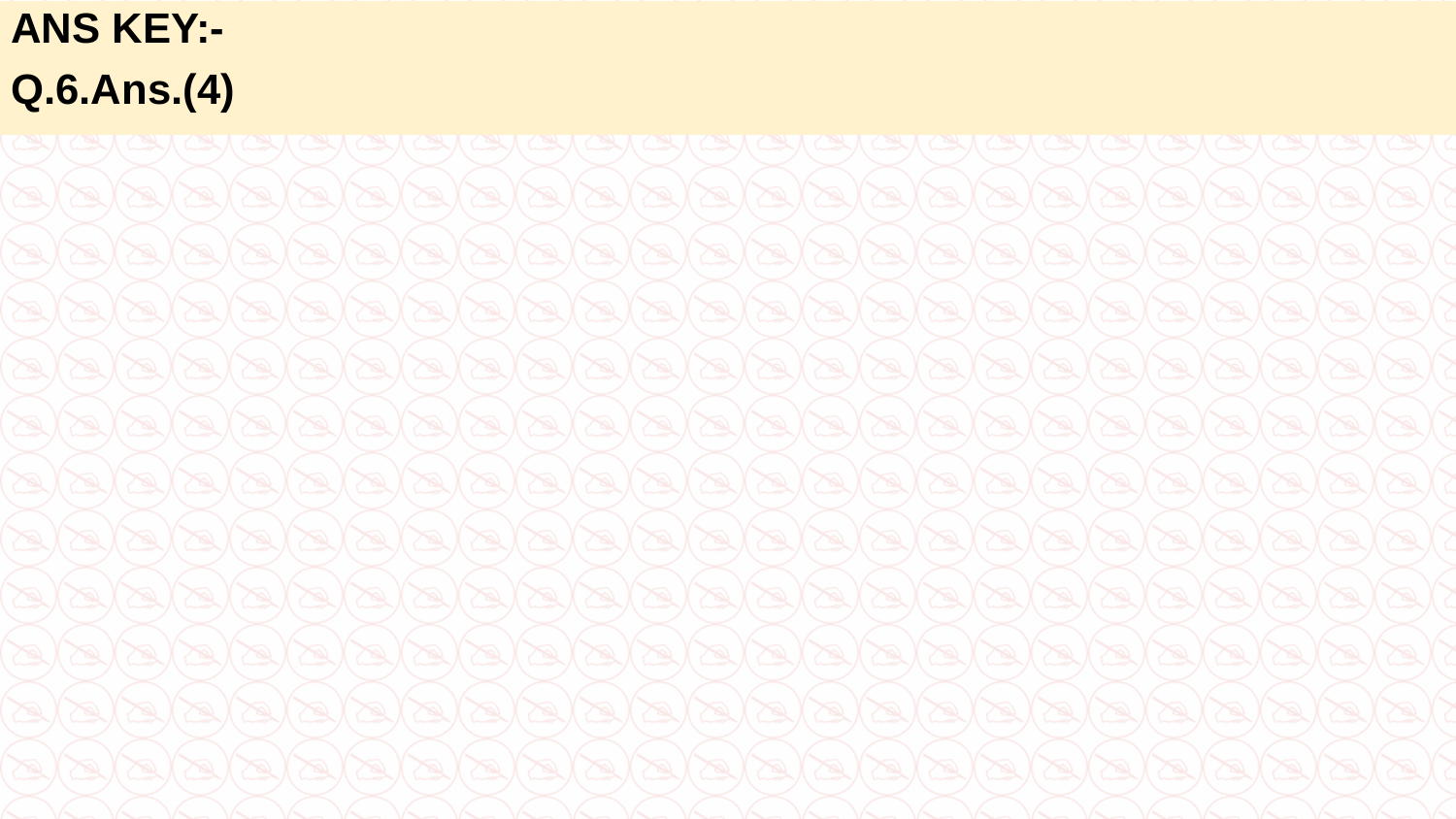Q.7. In a row of 35 students. X is 5<sup>th</sup> from left and Y is 9<sup>th</sup> from right. Z **is exactly mid of X & Y. What is the rank of Z from right end?**

- **(1) 5**
- **(2) 21**
- **(3) 10**
- **(4) 20**
- **(5) None of these**

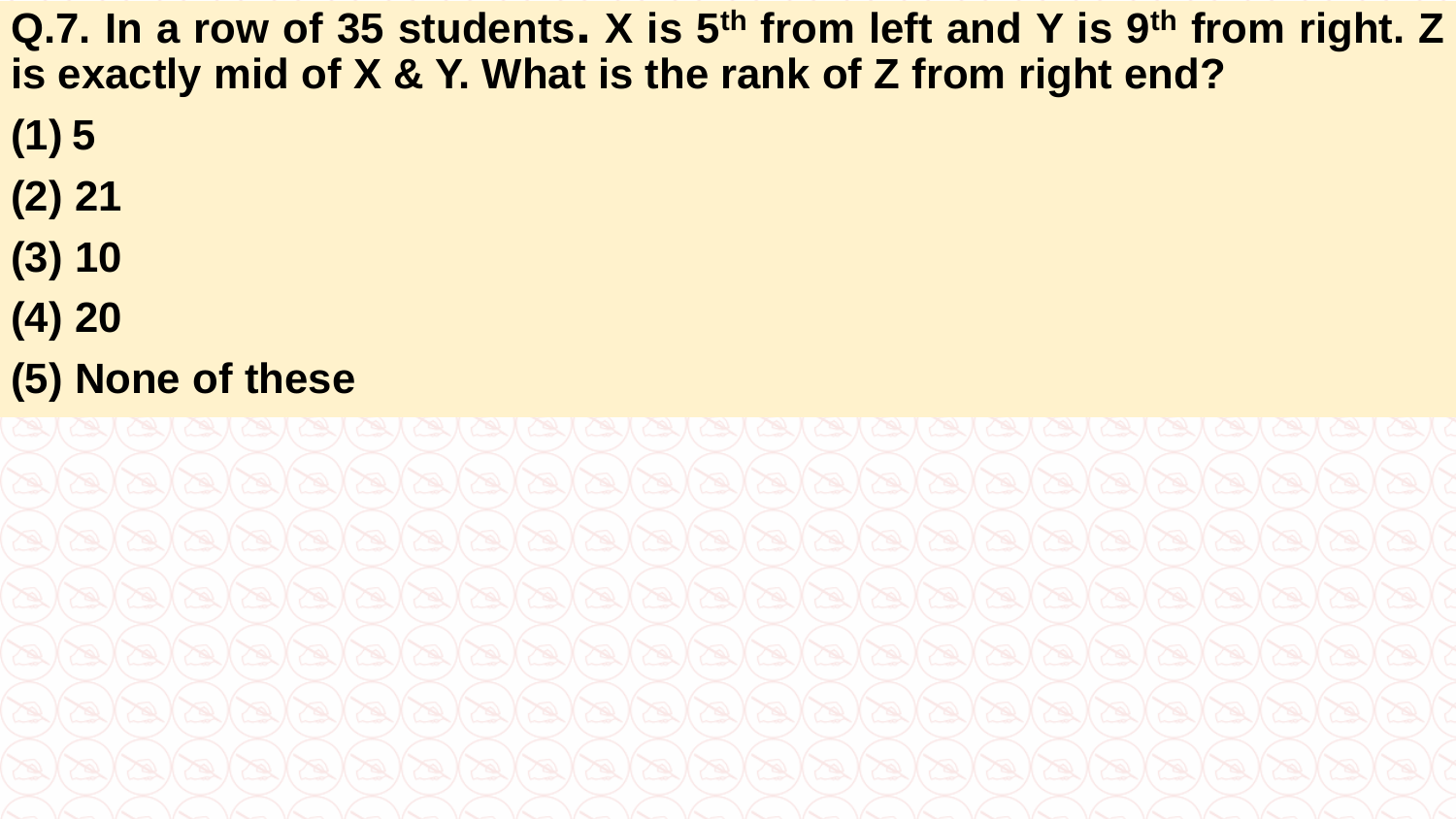# **ANS KEY:-**Q.7.Ans.(4)

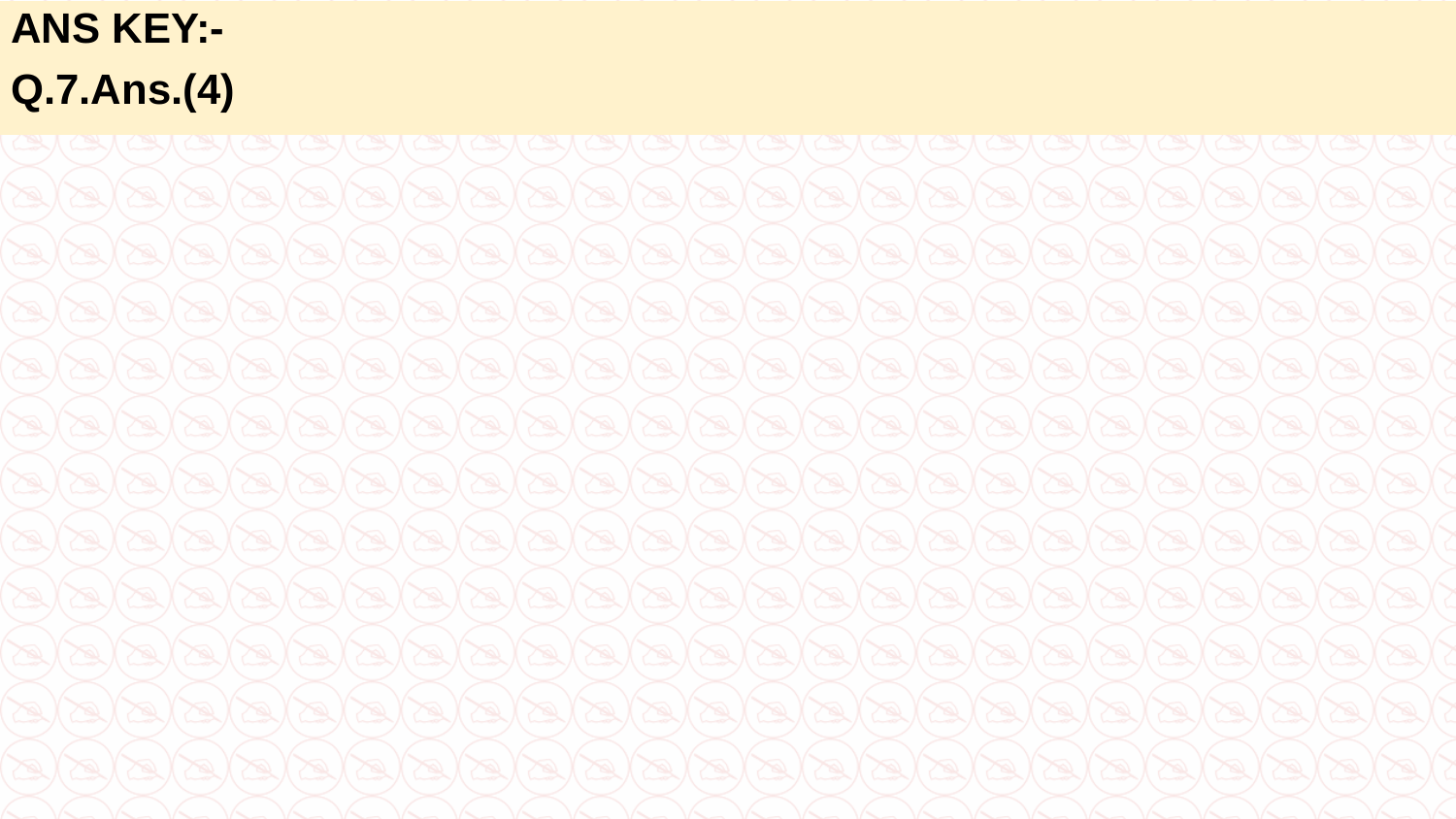**Q.8. In a row of 35 students. X is 29th from right and Y is 27th from left and Z is exactly mid of X & Y. What is the rank of Z from left end?**

- **(1) 17**
- **(2) 21**
- **(3) 10**
- **(4) 20**
- **(5) None of these**

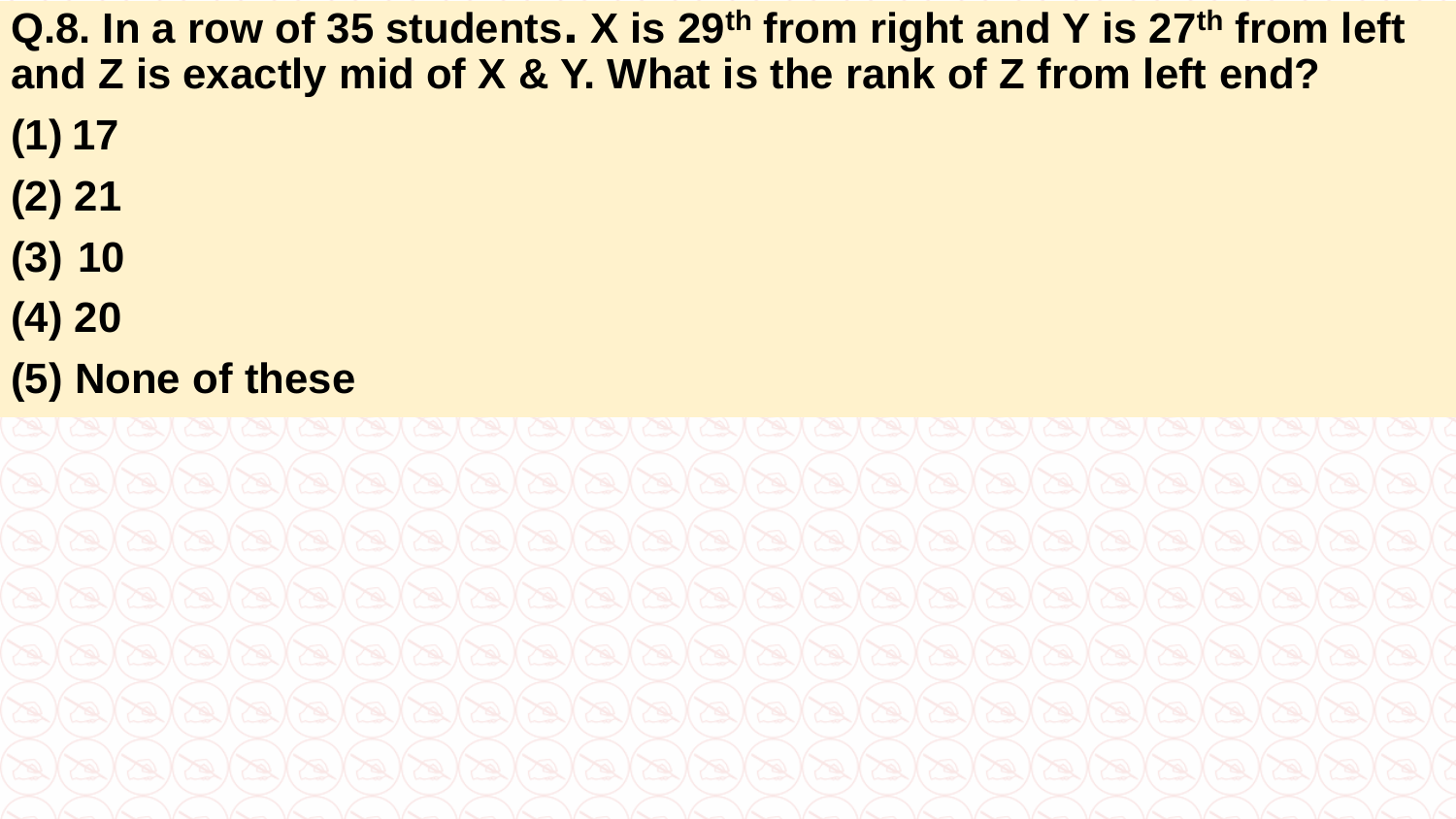# **ANS KEY:-**Q.8.Ans.(1)

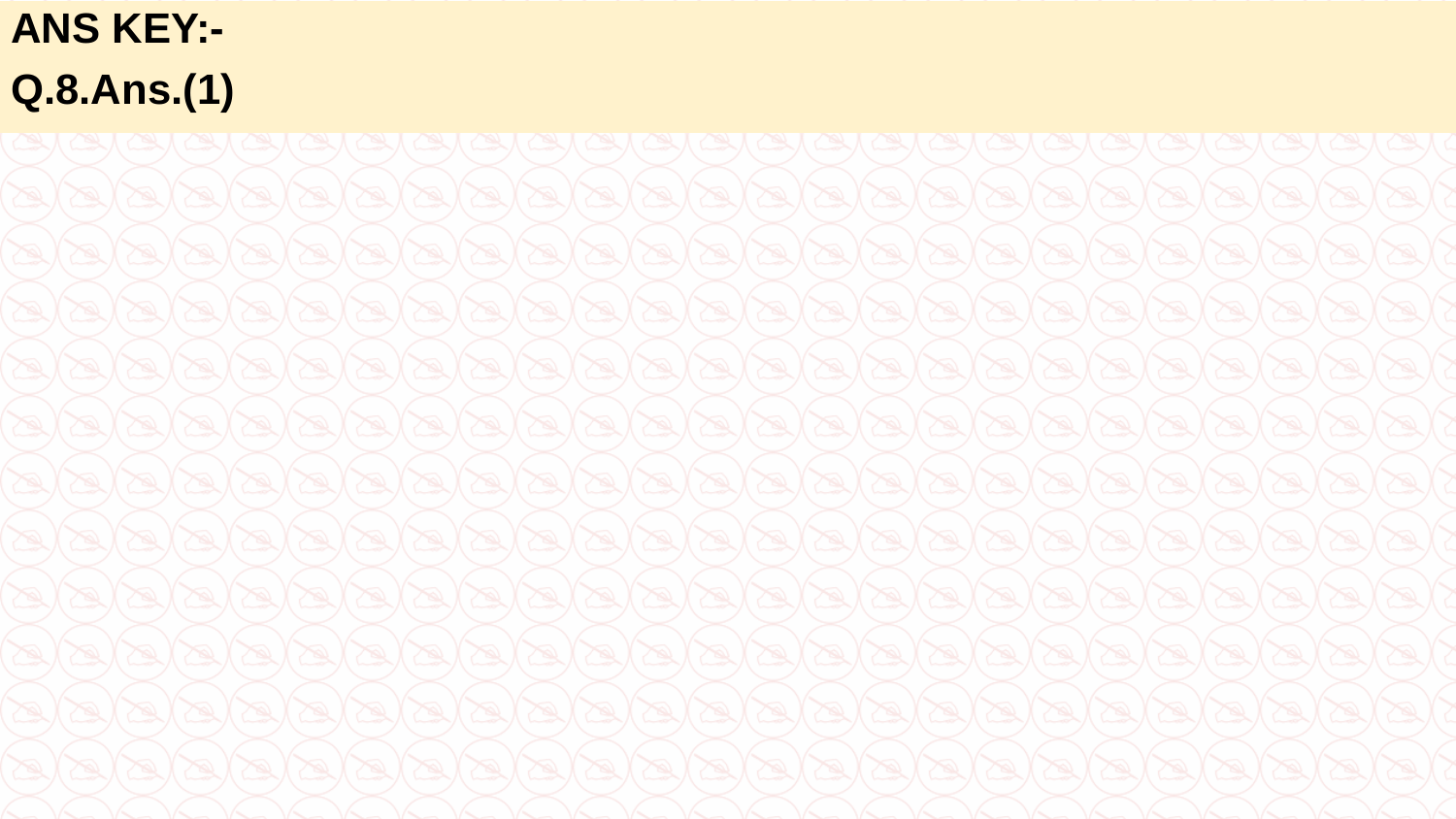Q.9. In a row of 45 students. X is 5<sup>th</sup> from left and Y is 9<sup>th</sup> from right. Z **is exactly mid of the row. What is the rank of Z from right end?**

- **(1) 17**
- **(2) 25**
- **(3) 10**
- **(4) 20**
- **(5) None of these**

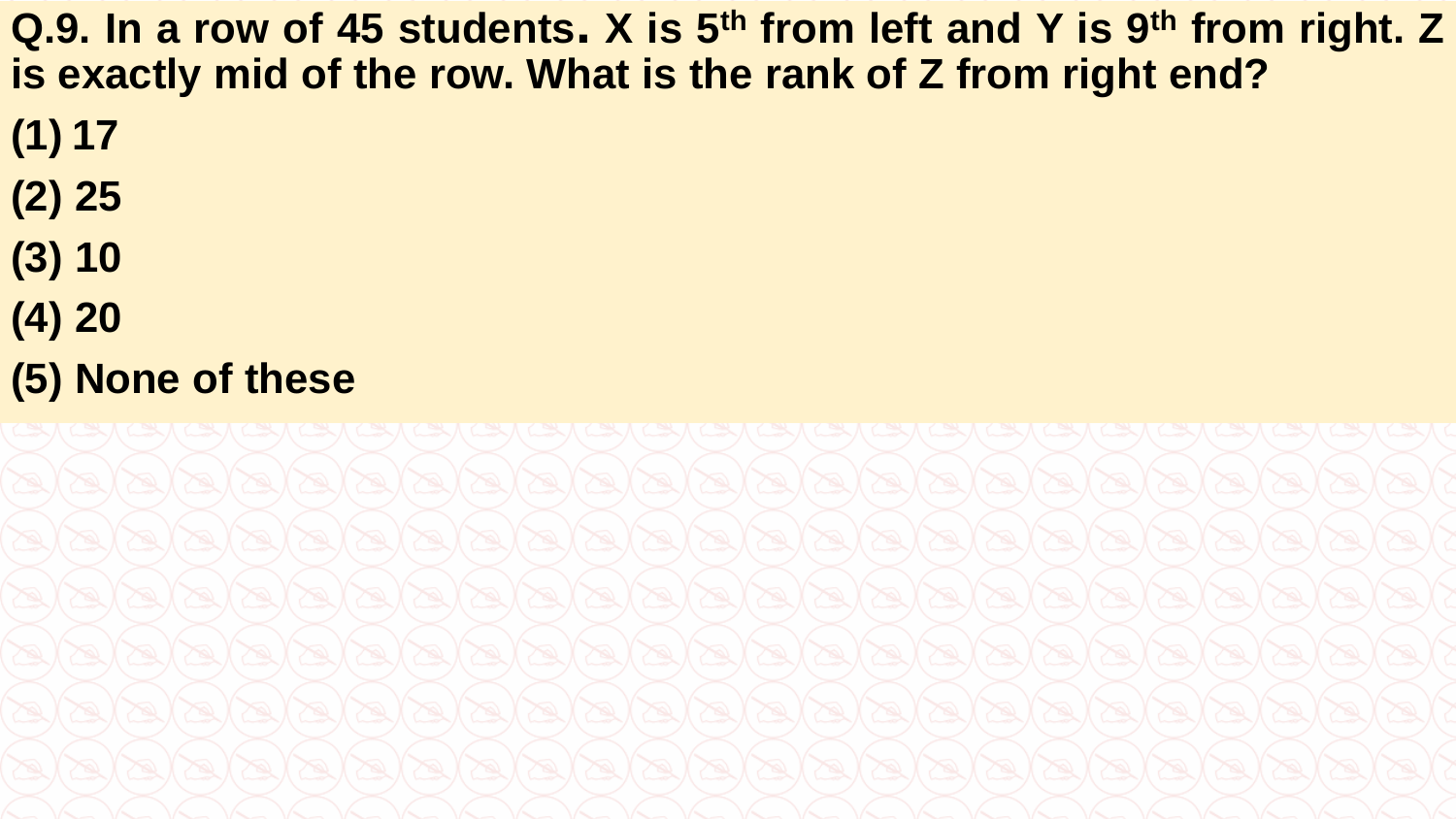**ANS KEY:-**Q.9.Ans.(5) 23

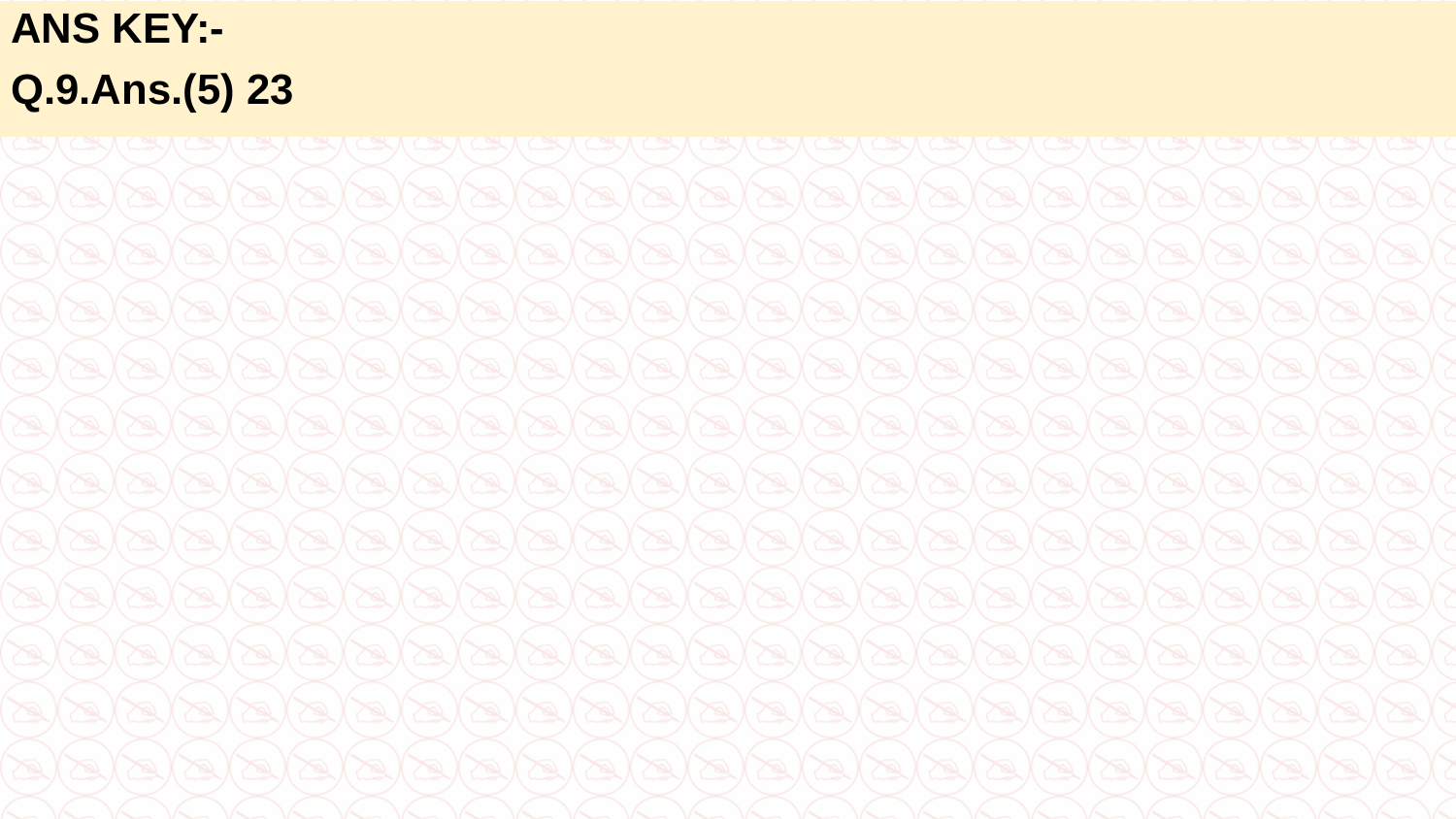**Q.10. Rohan ranks seventh from the top and twenty-sixth from the bottom in a class. How many boys are there in the class ?** 

- **(1) 31**
- **(2) 32**
- **(3) 33**
- **(4) 34**
- **(5) None of these**

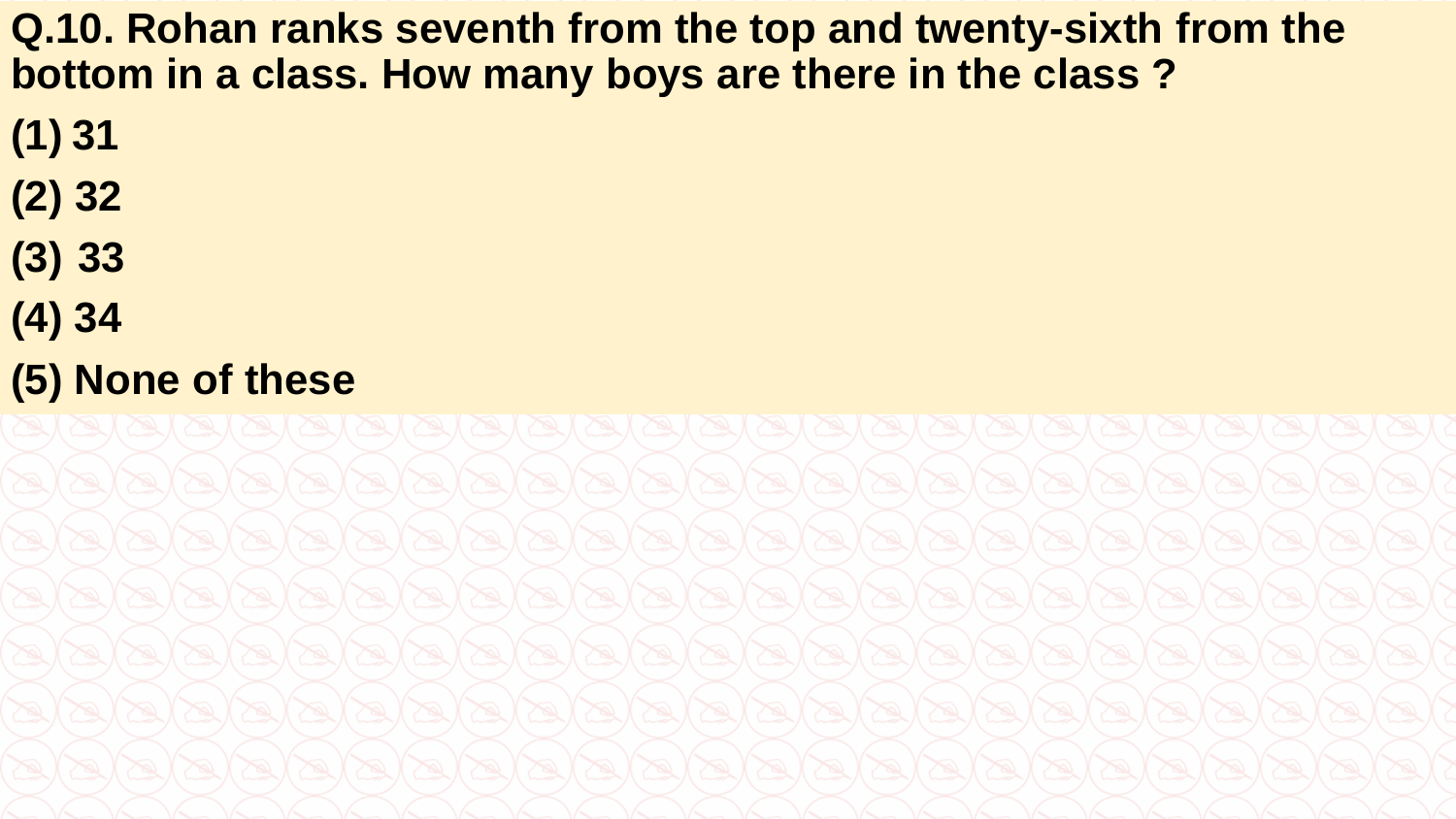# **ANS KEY:-**Q.10.Ans.(5)

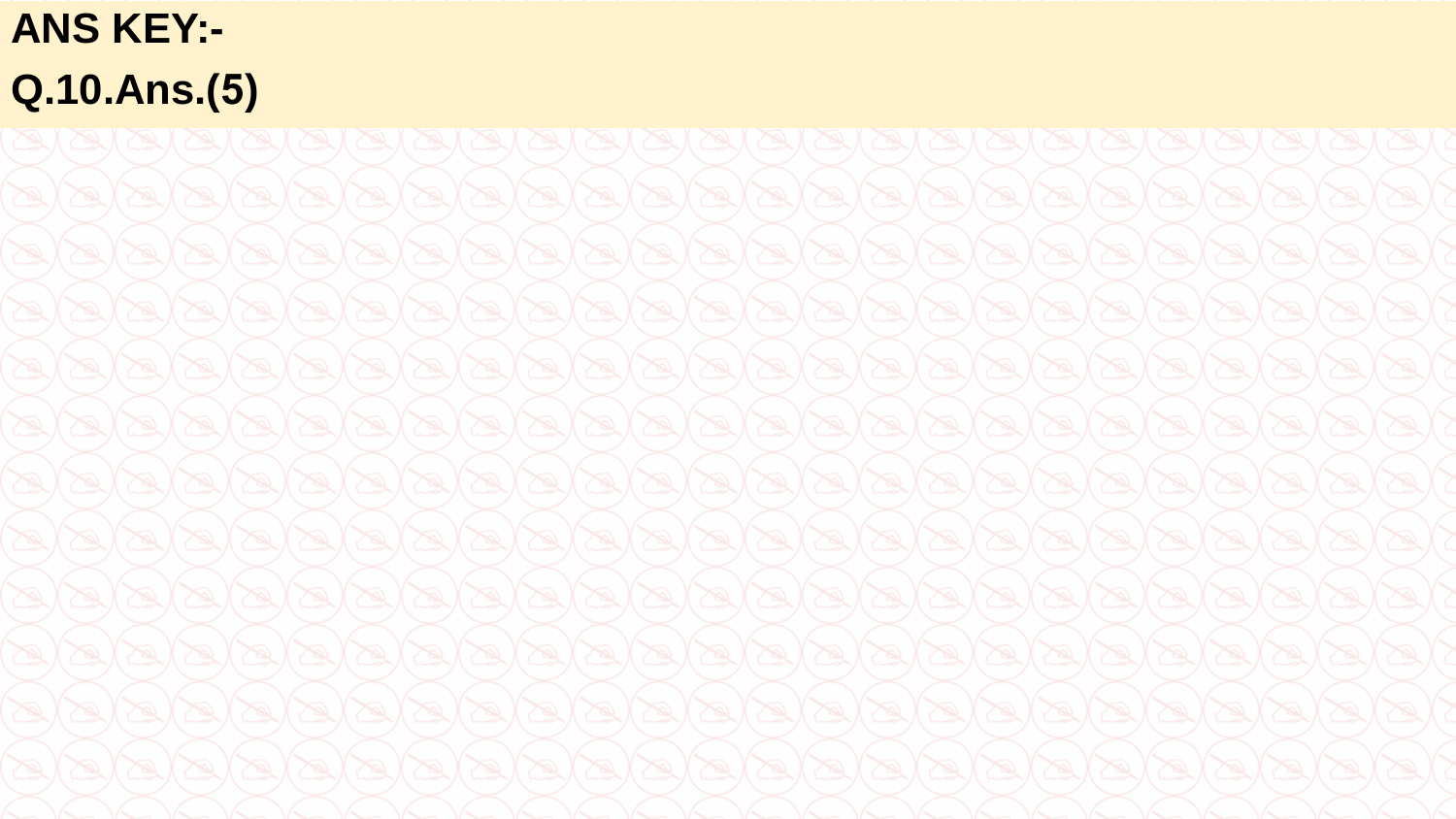**Q.11. In a row of boys facing towards North, A is sixteenth from the left end and C is sixteenth from the right end. B, who is fourth to the right of A, is fifth to the left of C then. How many boys are there in the row?**

- **(1) 39**
- **(2) 40**
- **(3) 41**
- **(4) 42**
- **(5) None of these**

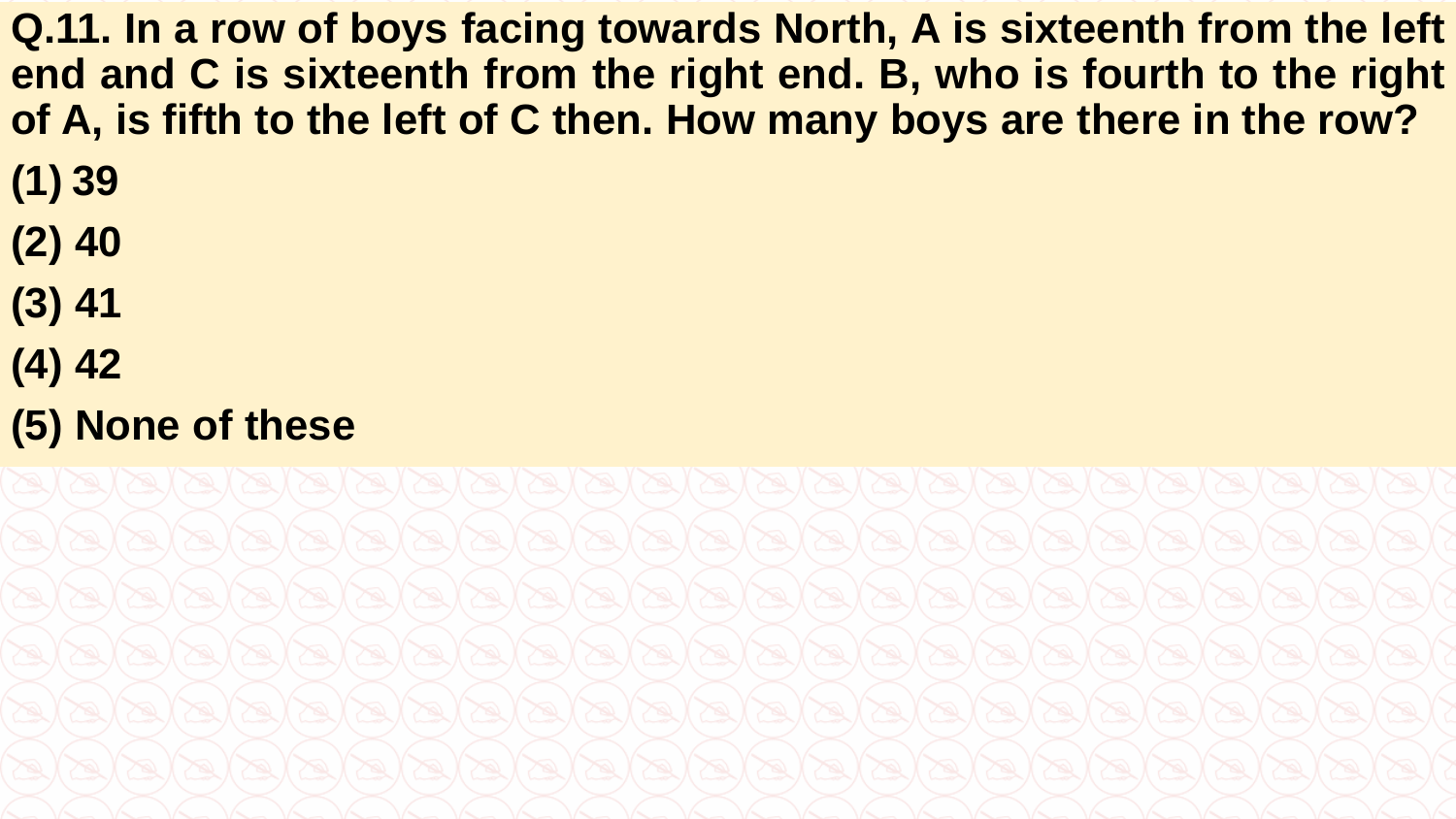**ANS KEY:-**Q.11.Ans.(2)

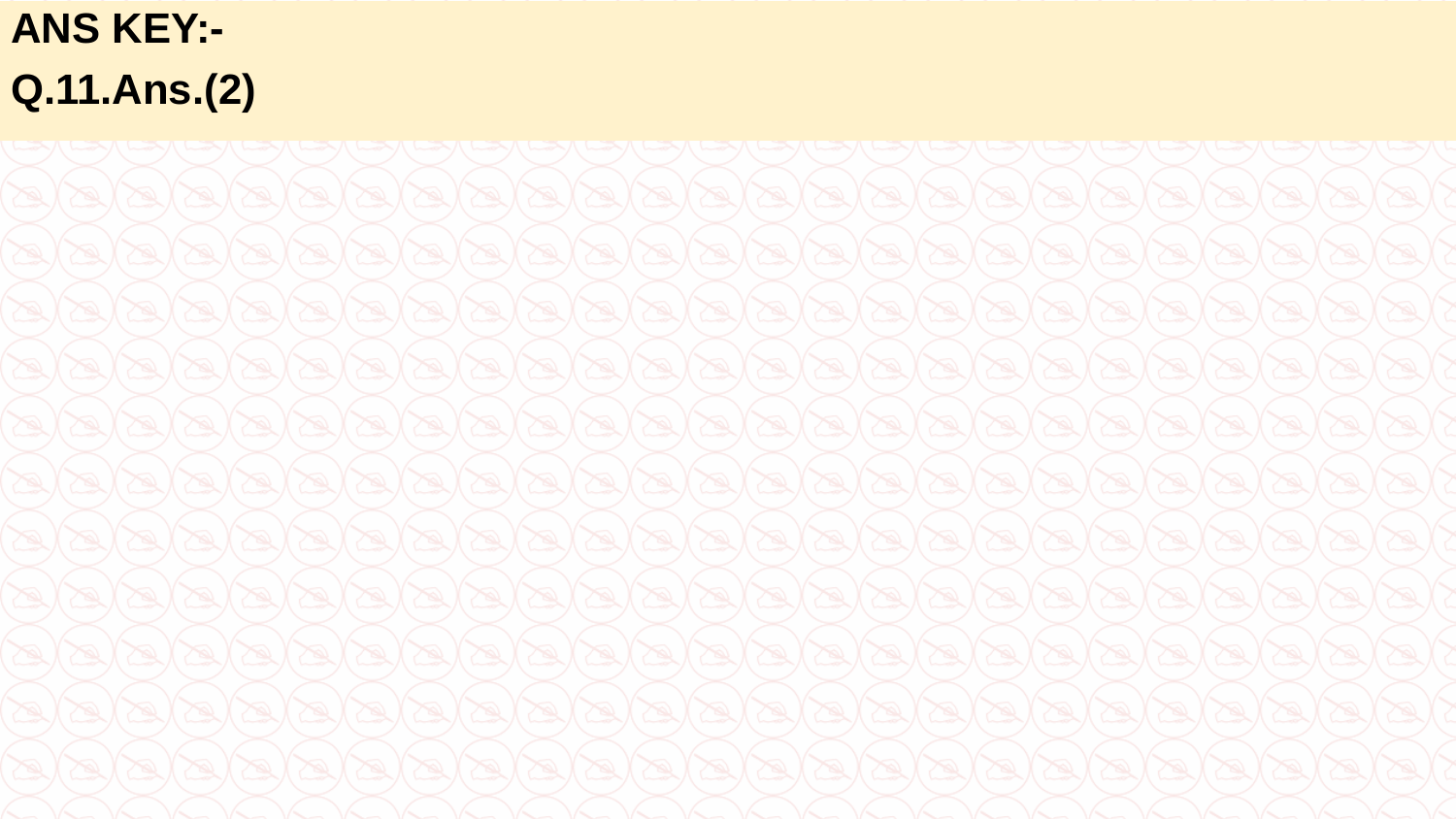**Q.12. Manik is fourteenth from the right end in a row of 40 boys. What is his position from the left end?** 

- **(1) 24th**
- **(2) 25th**
- **(3) 26th**
- **(4) 27th**
- **(5) None of these**

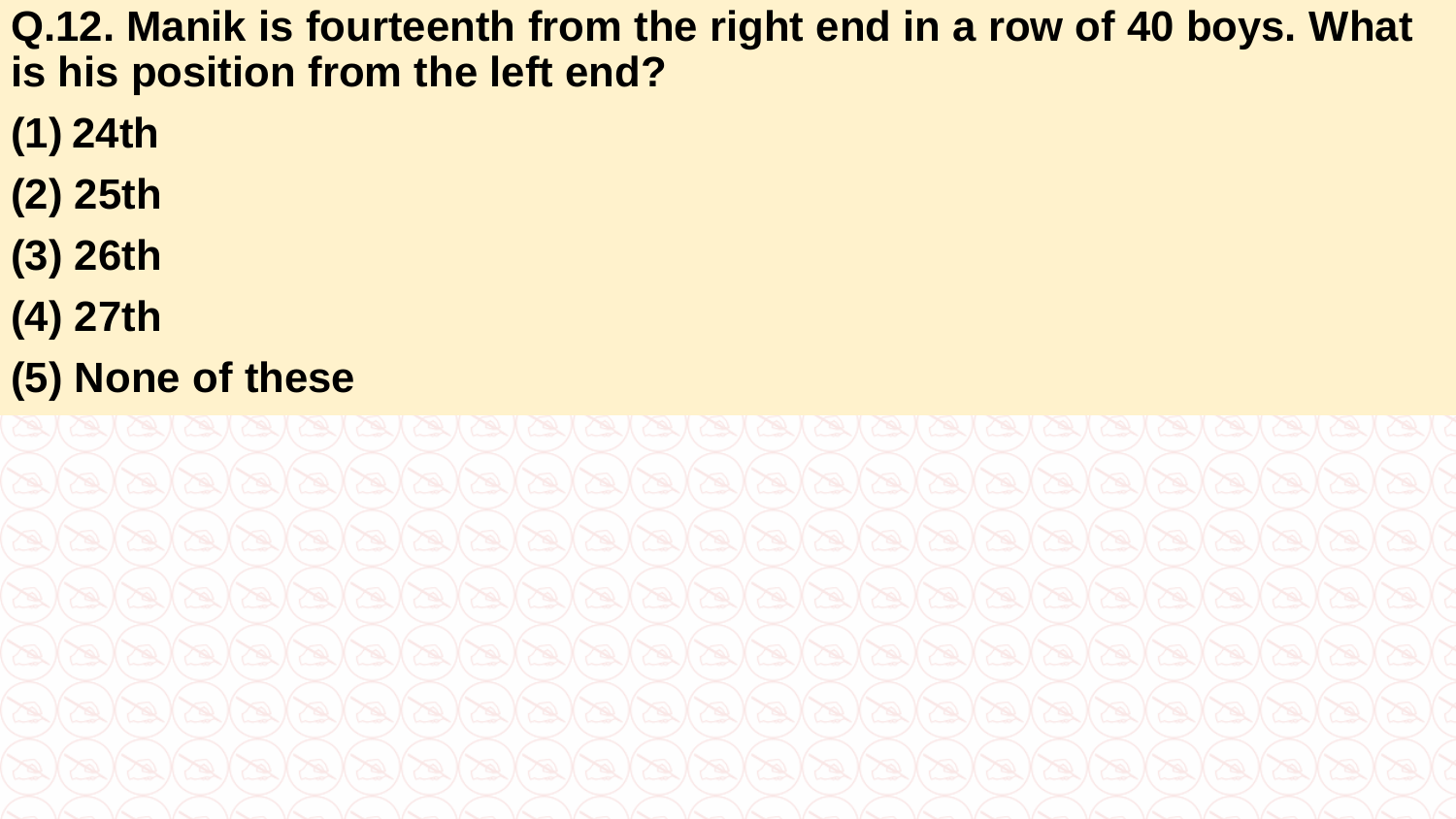# **ANS KEY:-**Q.12.Ans.(4)

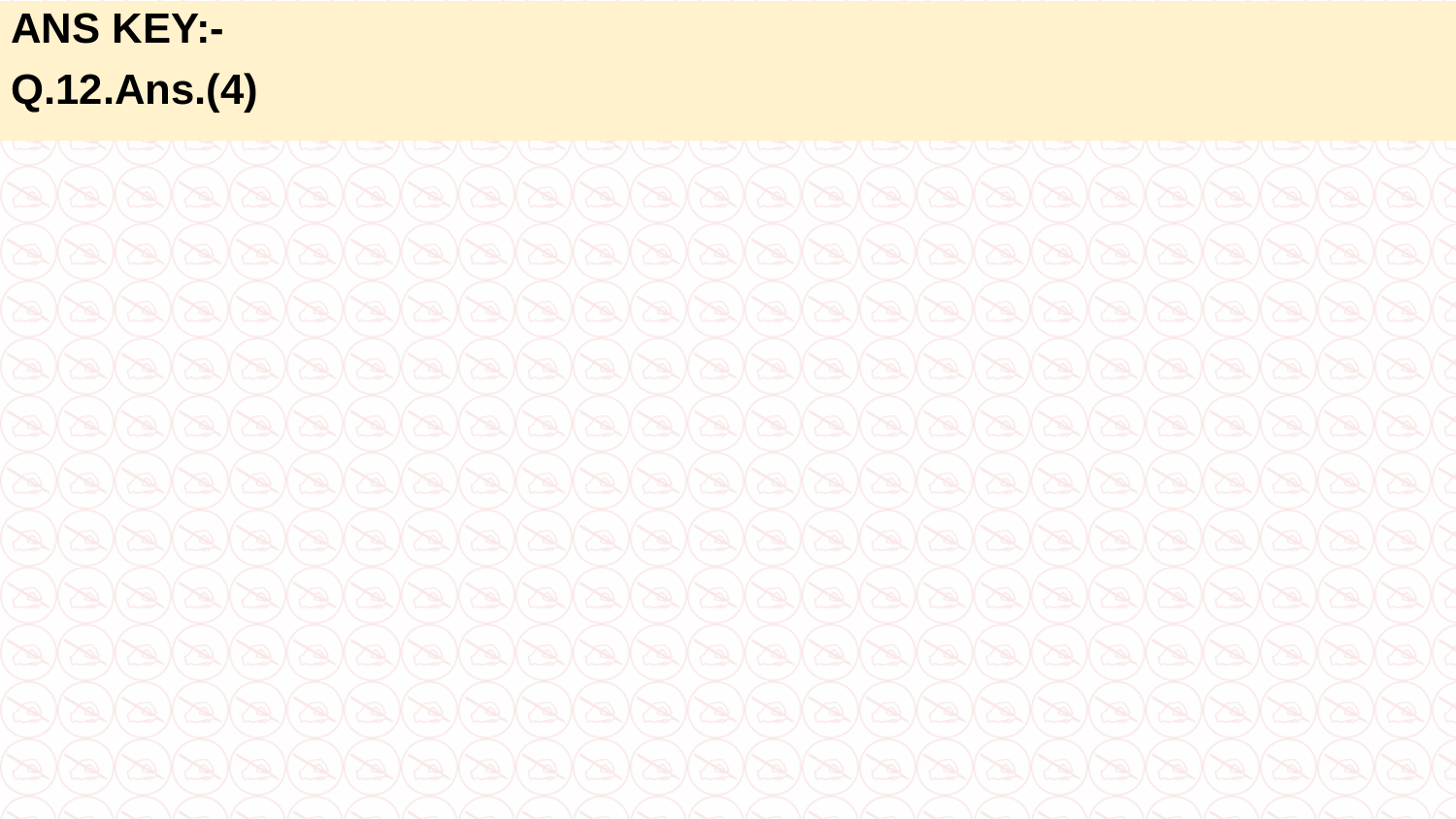**Q.13. Three persons A, B and C are standing in a queue. There are five persons between A and B and eight persons between B and C. If there are three persons ahead of C and 21 behind A, then what could be the minimum number of persons in the queue ?** 

- **(1) 27**
- **(2) 28**
- **(3) 40**
- **(4) 41**
- **(5) None of these**

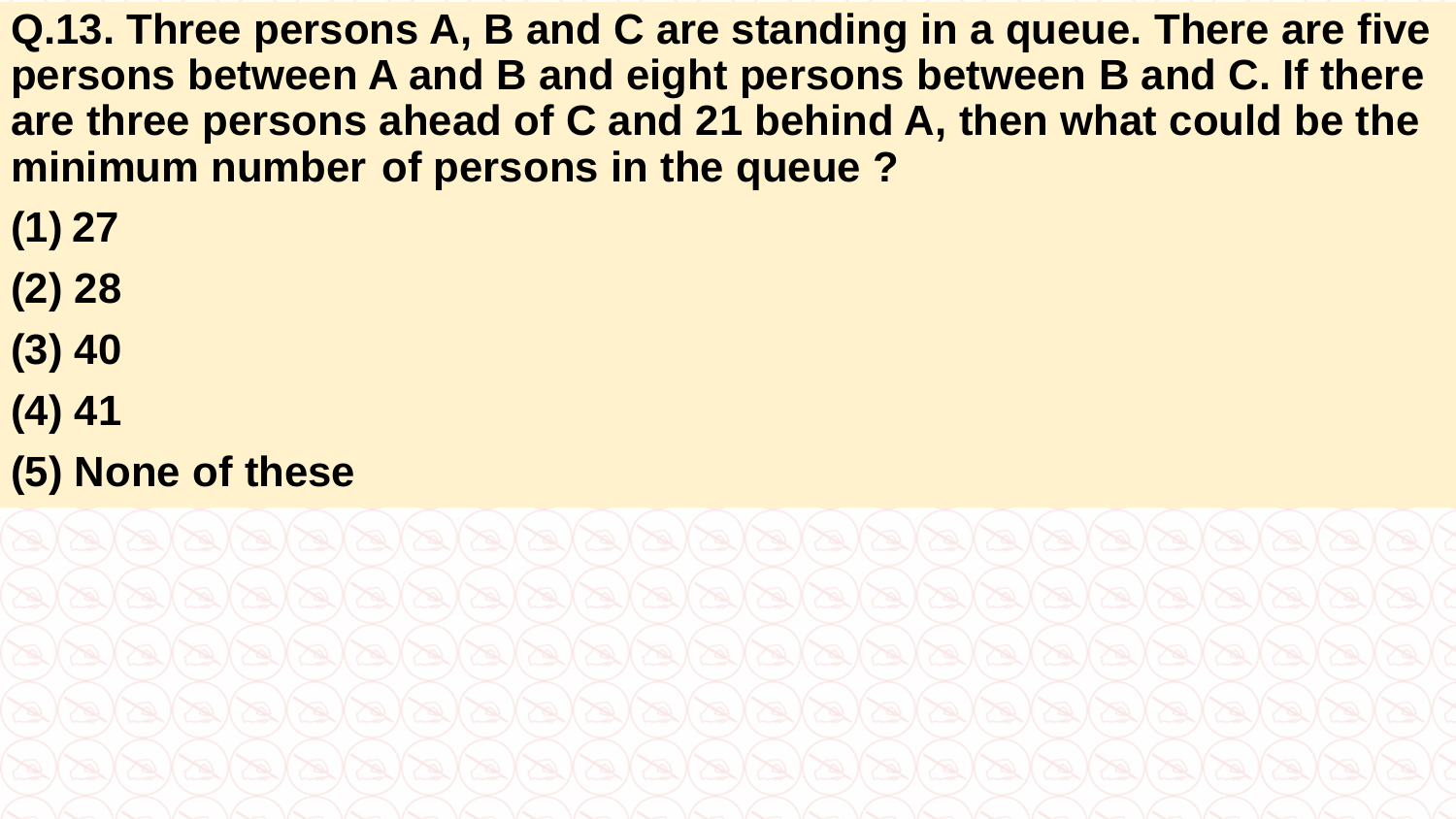# **ANS KEY:-**Q.13.Ans.(2)

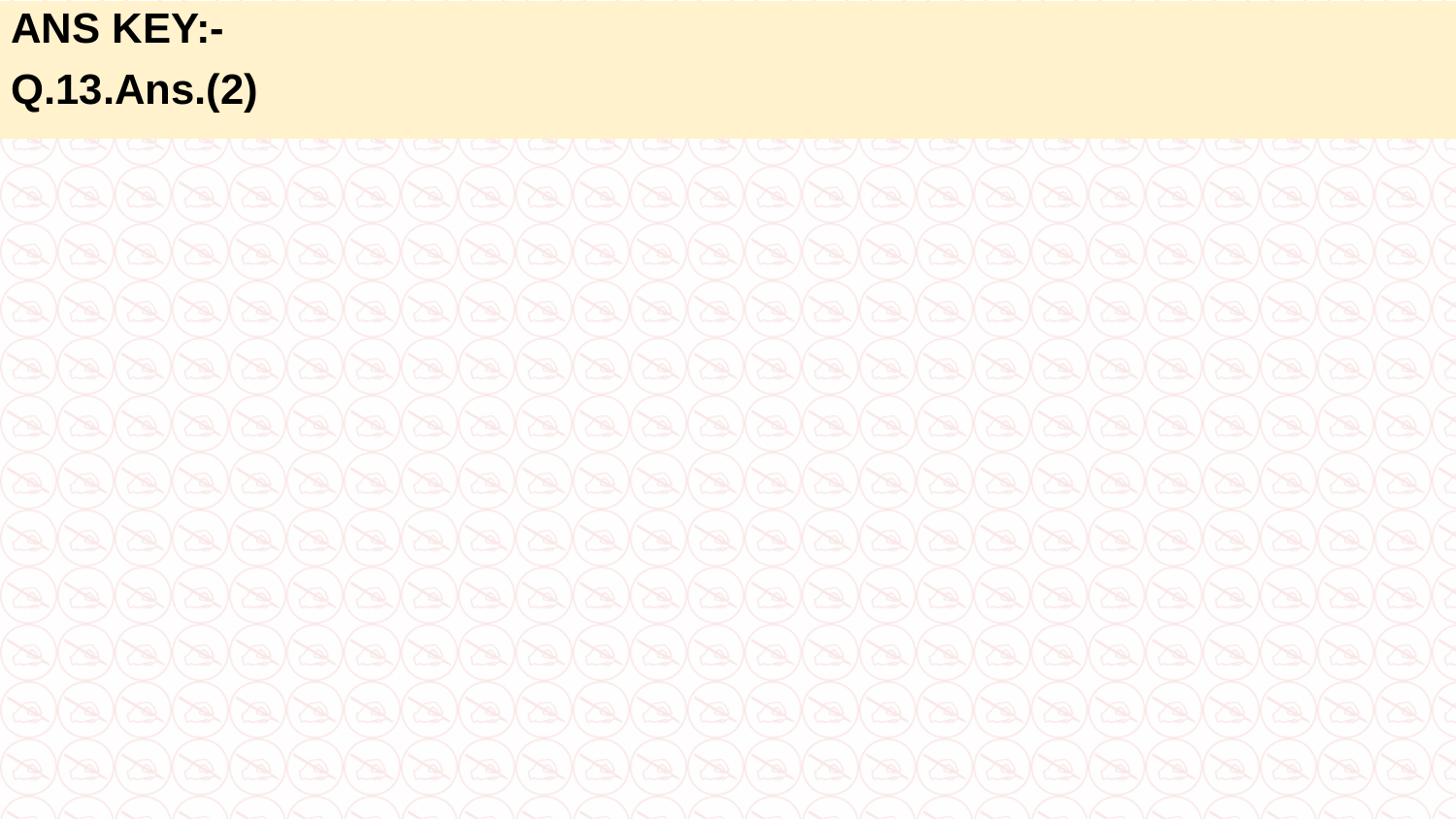**Q.14. In a row of 40 girls, when Komal was shifted to her left by 4 places her number from the left end of the row became 10th. What was the place of Swati from the right end of the row if Swati was three places to the right of Komal's original position?** 

- **(1) 22**
- **(2) 23**
- **(3) 25**
- **(4) 26**
- **(5) None of these**

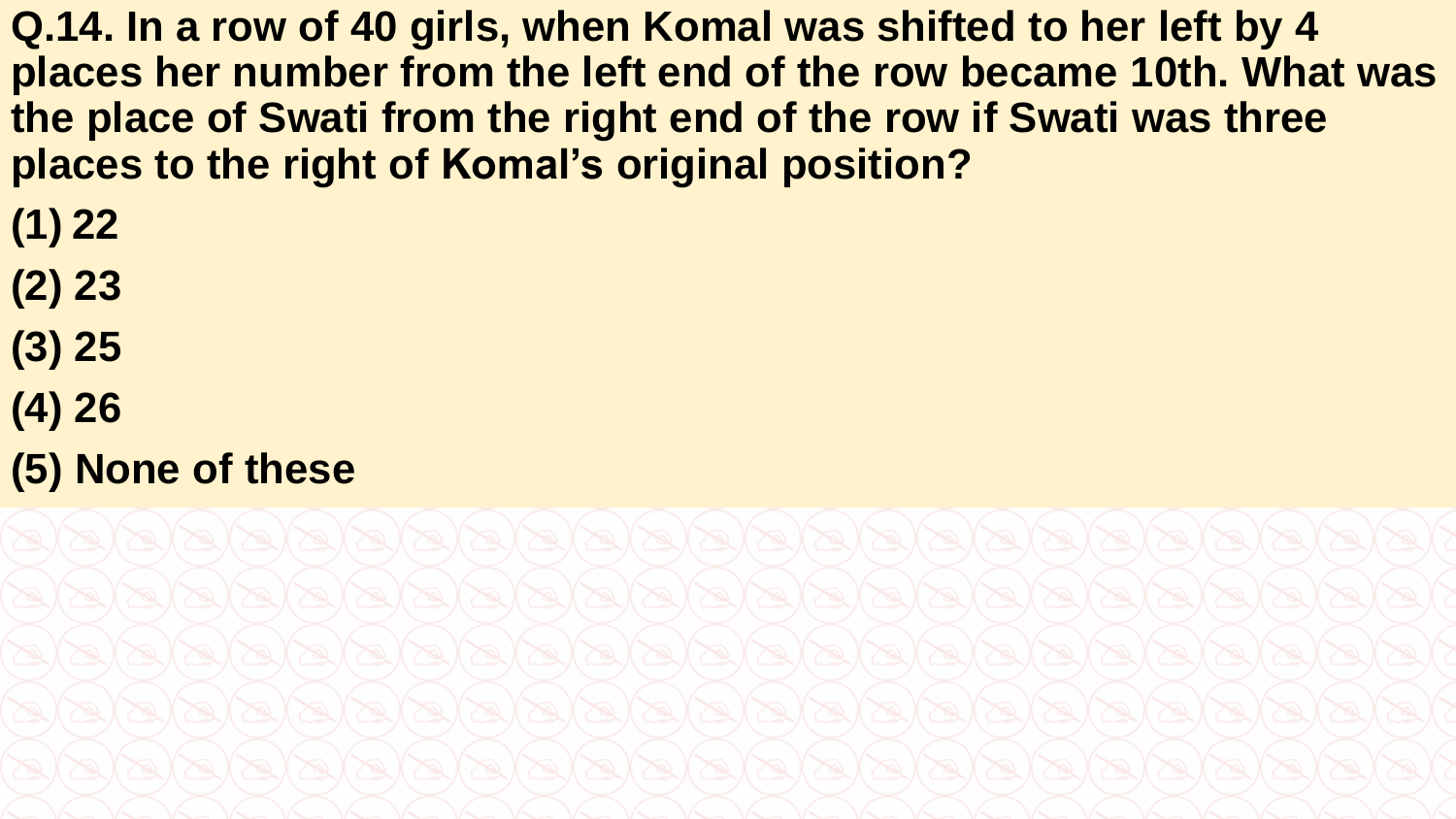**ANS KEY:-**Q.14.Ans.(5) 24

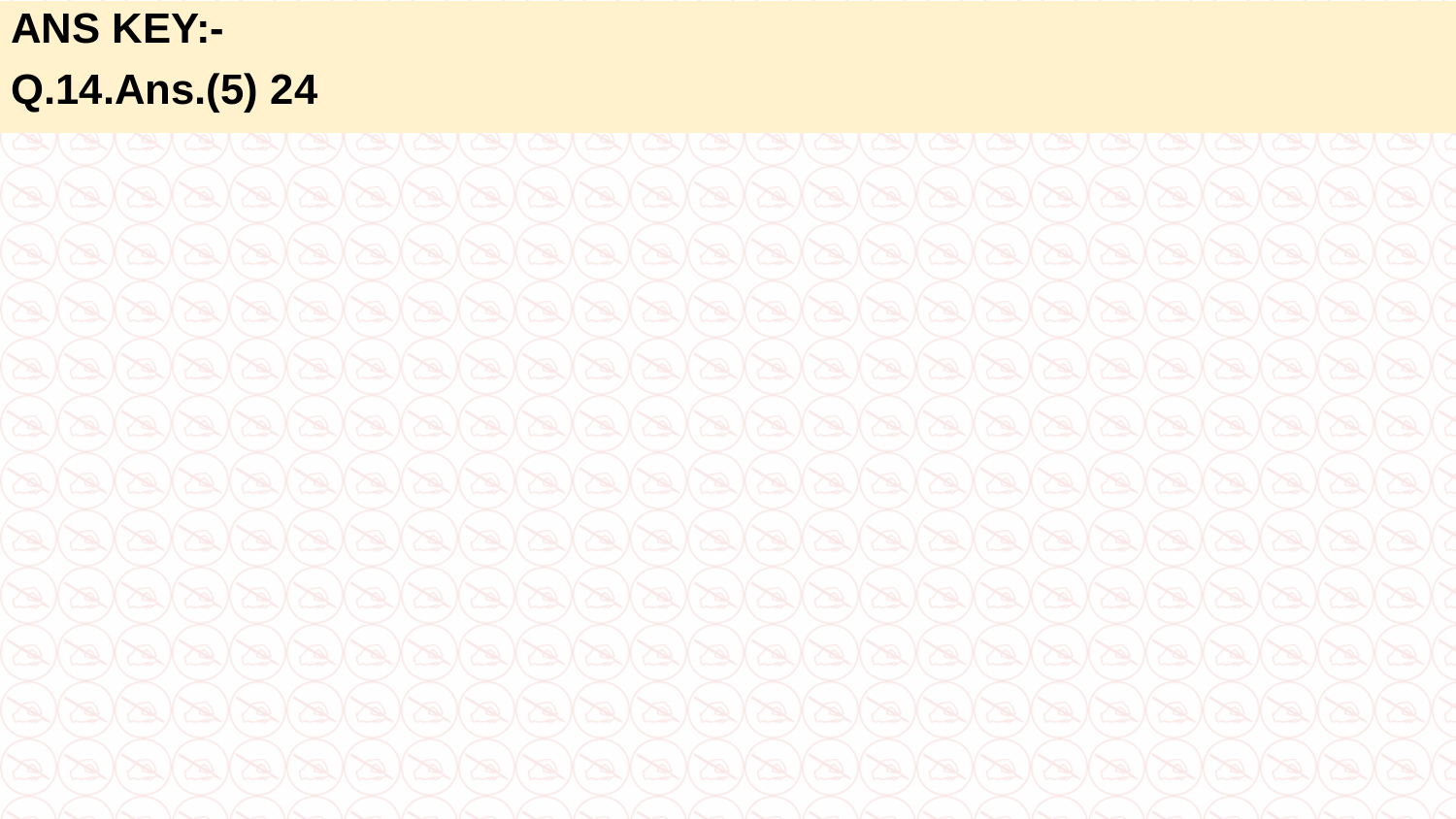**Q.15. In a class of 90 students, numbers of boys are twice the number of girls. Rani is 58th from the left end and there are 20 boys to the right of Rani, then find the number of girls to the left of Rani? (if Rani is girl)**

- **(1) 15**
- **(2) 16**
- **(3) 17**
- **(4) 19**
- **(5) None of these**

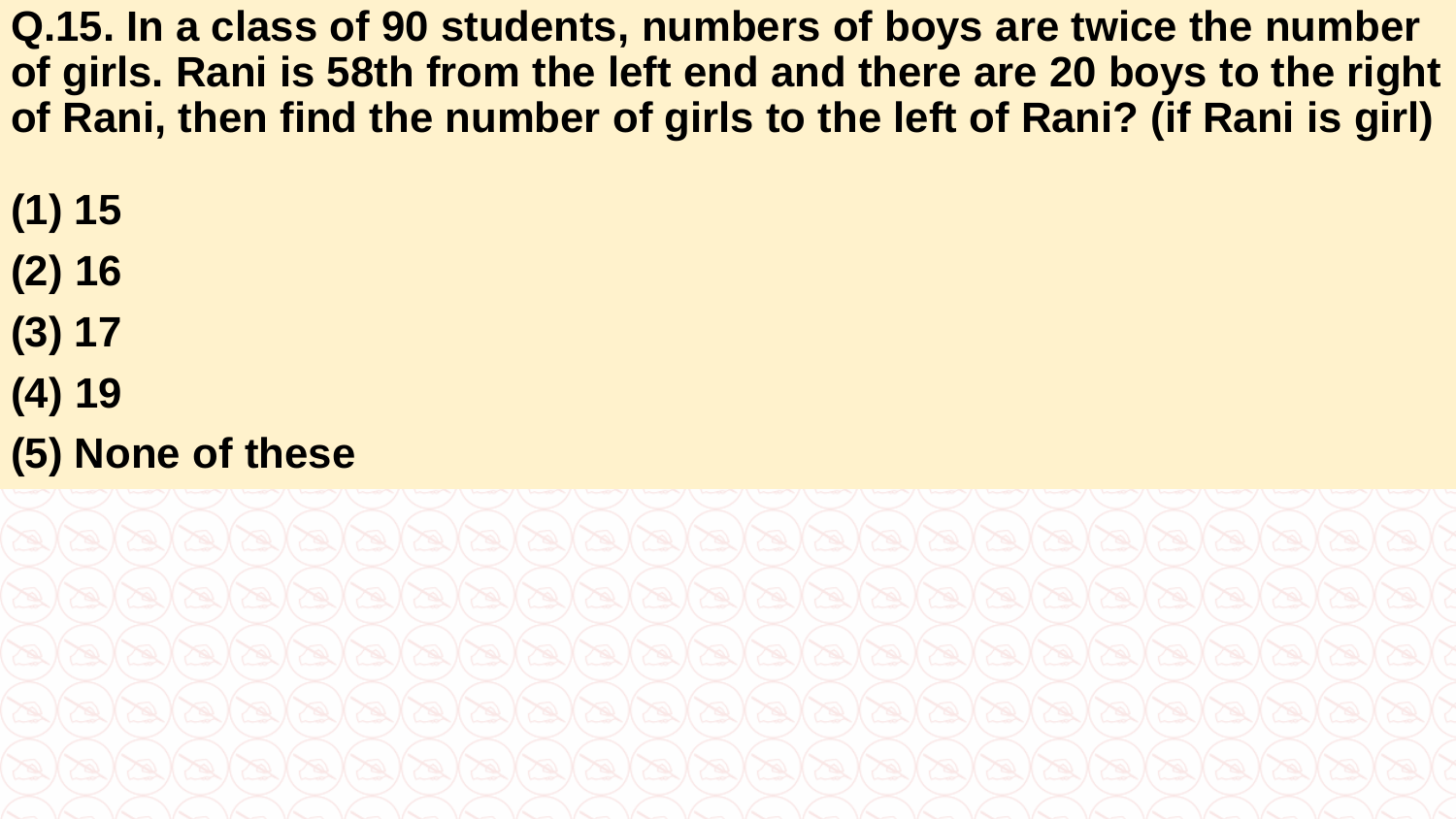# **ANS KEY:-**Q.15.Ans.(3)

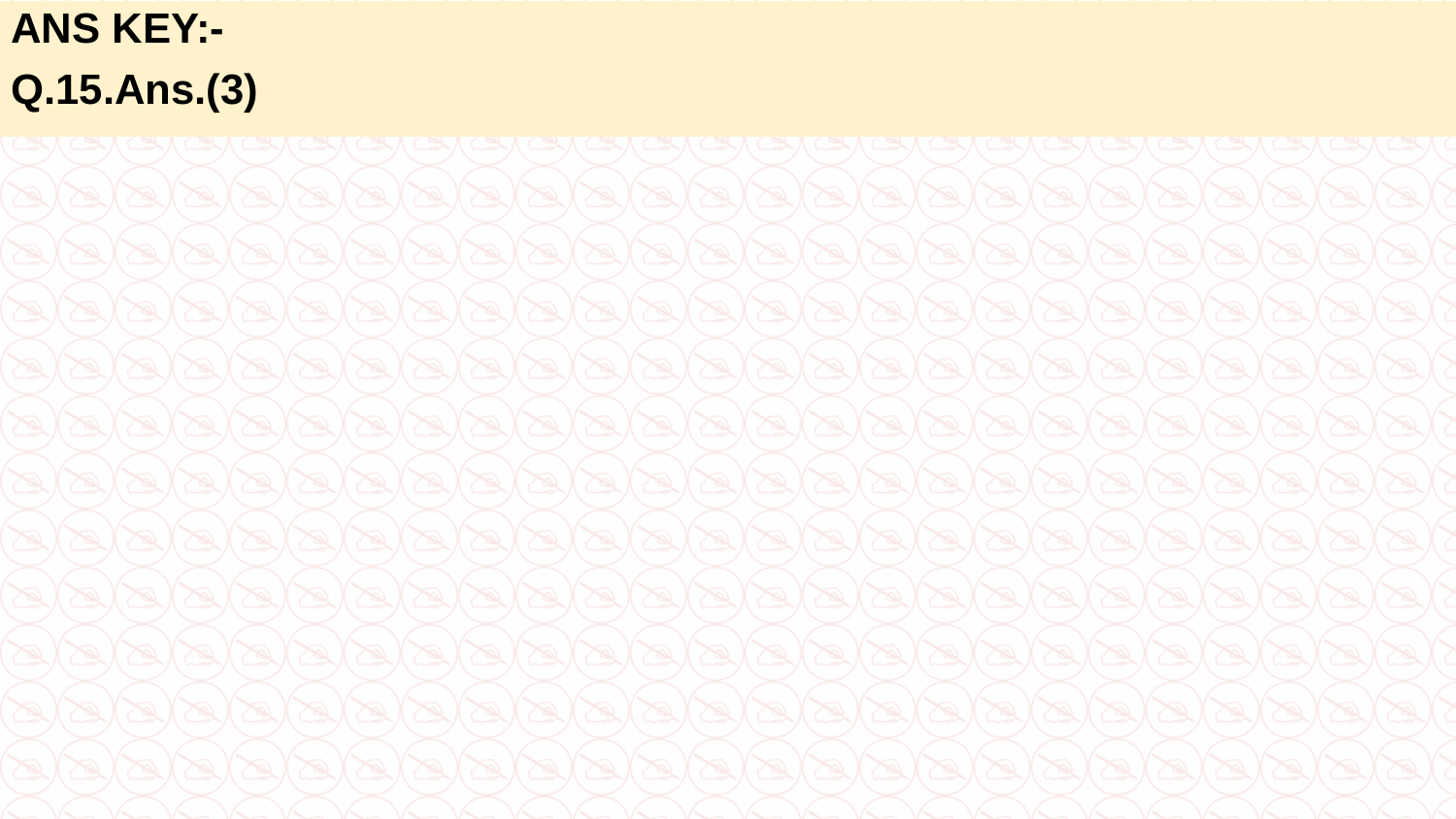**Q.16. In a row of 50 students. A is fourteenth from the left end and B is tenth from the right end. How many students are there in between A and C if C is eight to the left of B?**

- **(1) 14**
- **(2) 16**
- **(3) 18**
- **(4) 20**
- **(5) None of these**

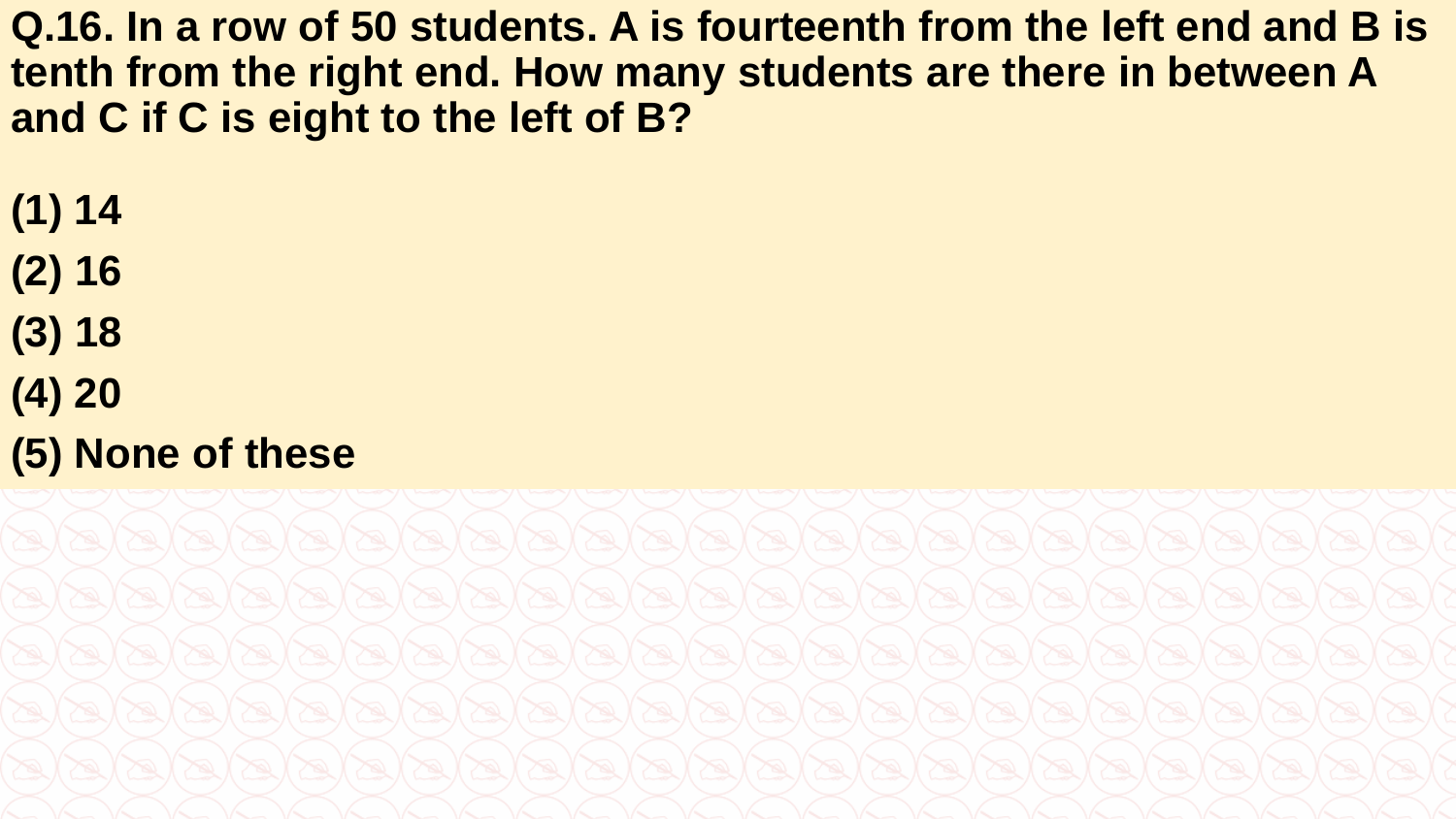**ANS KEY:-**Q.16.Ans.(3)

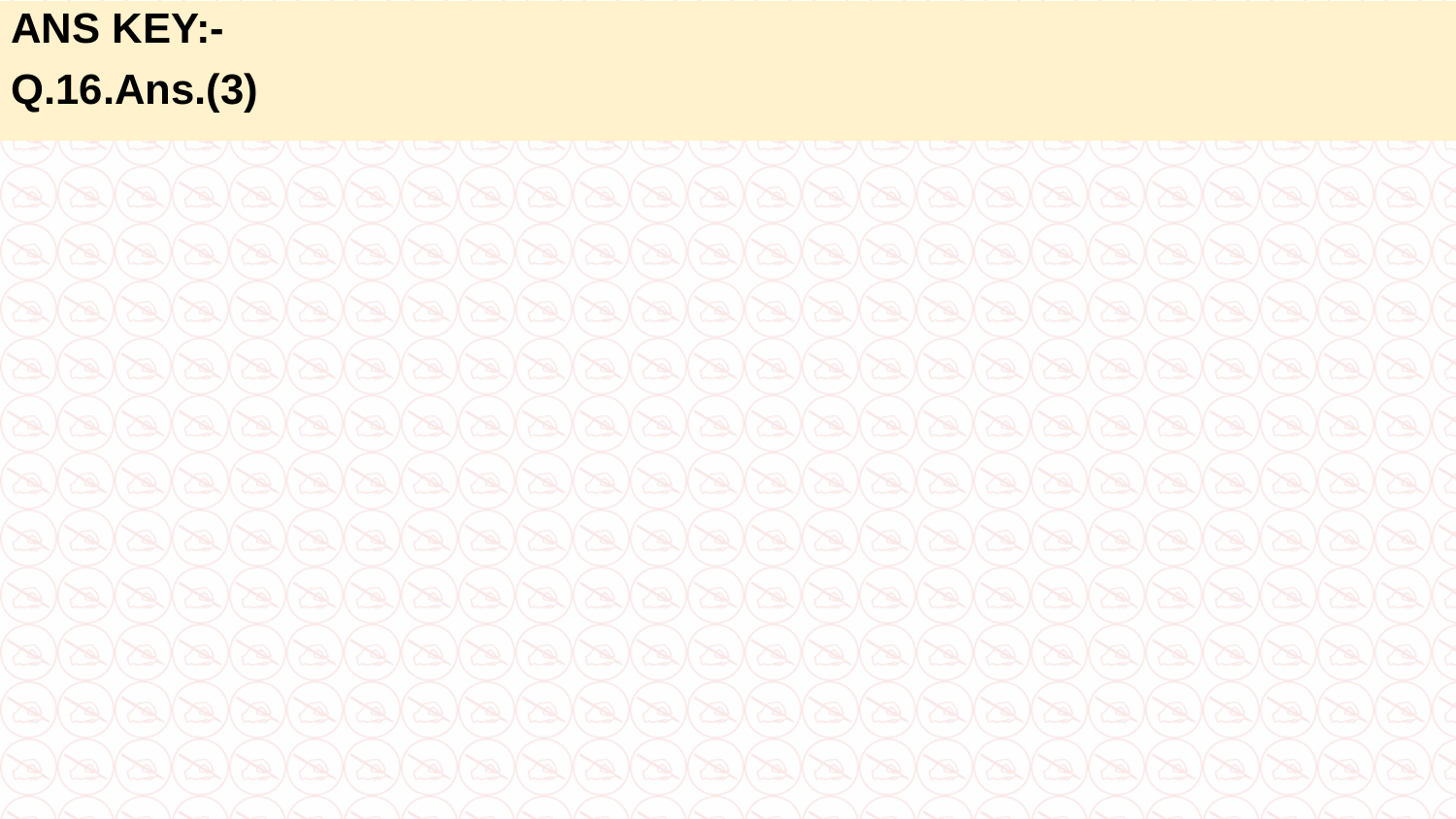**Q.17. In a row of 25 girls, when Neha was shifted by four places towards the left, she become 10th from the left end. What was her earlier position from the right end of the row?** 

- **(1) 10th**
- **(2) 11th**
- **(3) 12th**
- **(4) 13th**
- **(5) None of these**